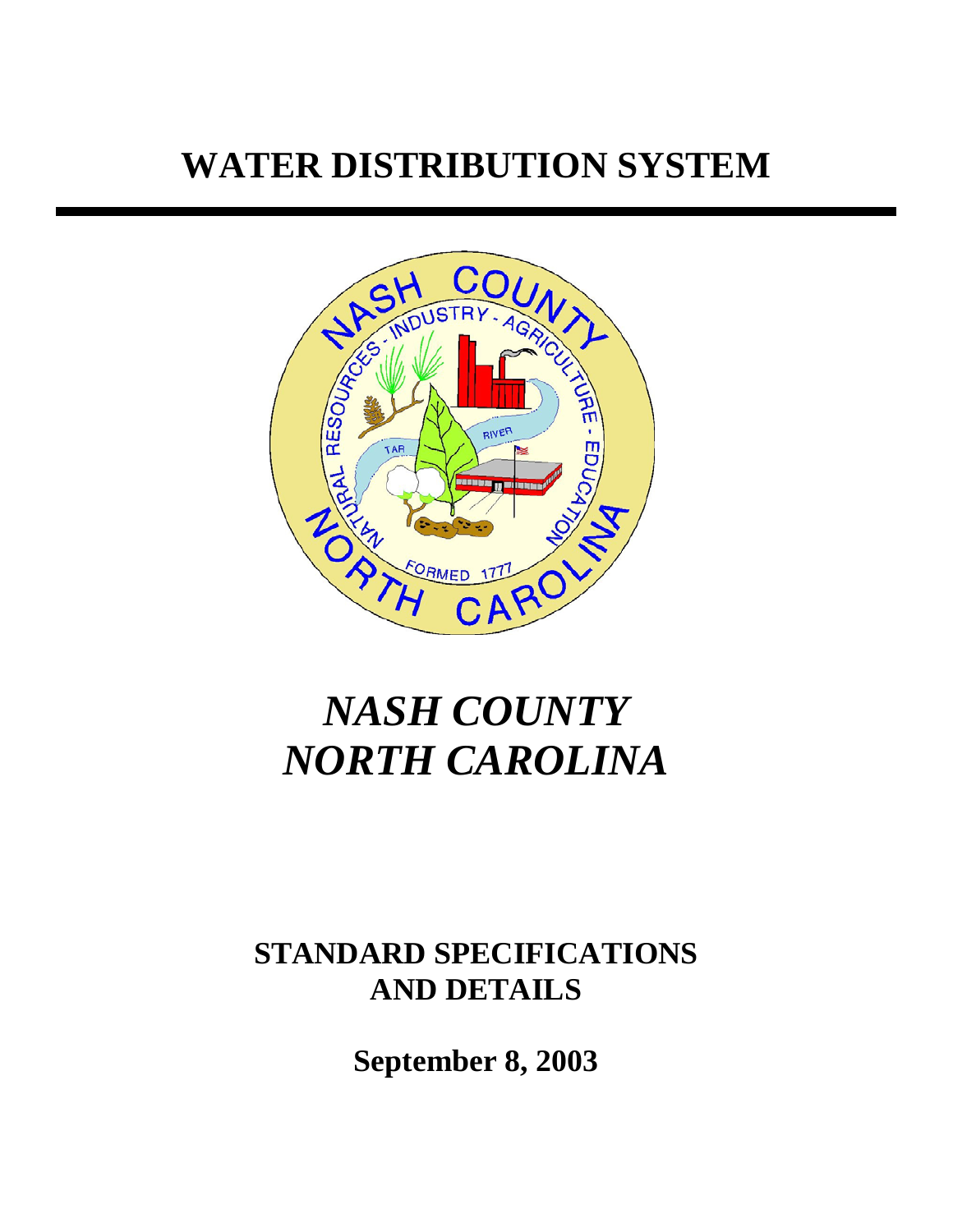#### **1.01 Water System Extensions**

#### A. General

- 1. All new developments proposing to construct water system improvements for ownership and maintenance by Nash County shall conform to these Standard Specifications and Details, as well as to the requirements of the North Carolina (NC) Department of Environment and Natural Resources.
- 2. Plans and specifications for water line extensions must be prepared and submitted by the developer's engineer, licensed to practice in NC, and must be approved prior to beginning construction.
- 3. Copies of all engineering design data, assumptions, calculations, etc., shall be submitted to the County Public Utilities Department at the time the plans are submitted. Copies of all permits shall also be submitted at this time.
- 4. Applications for approval of all water line extensions shall be made by the developer's engineer to the NC Department of Environment and Natural Resources and other applicable agencies which may be impacted by the proposed work.
- 5. Sufficient data shall be shown so as to accurately locate the facilities in the field.
- 6. When applicable, the developer will be responsible for preparing a soil erosion sedimentation control plan. This plan, along with appropriate fees, shall be submitted to the Land Quality Section of the NC Department of Environment and Natural Resources, Raleigh Regional Office, for approval.
- 7. No work is to begin until the Plans and Specifications have been approved by the Public Utilities Department and the appropriate state agencies and all required permits have been obtained.
- 8. The developer will be responsible for securing all required easements and rightsof-way needed for the construction and maintenance of the water lines. Easements shall be transferred to the County prior to final acceptance of the water lines.
- 9. Where applicable, the developer shall obtain appropriate encroachment approvals from the NC Department of Transportation.
- 10. If the County determines that the timely completion of the proposed improvements are critical to the overall integrity of the water distribution system or that they are vital to the health and well-being of its citizens, it may require the developer to provide a bond or letter of credit, in an amount equal to 150% of the estimated cost of the proposed improvements, which guarantees the completion and satisfactory operation of the improvements. This bond or letter of credit shall be posted with the County prior to the County issuing approval to begin construction and shall remain in effect through the warranty period.
- 11. All contractors performing any construction activity involving Nash County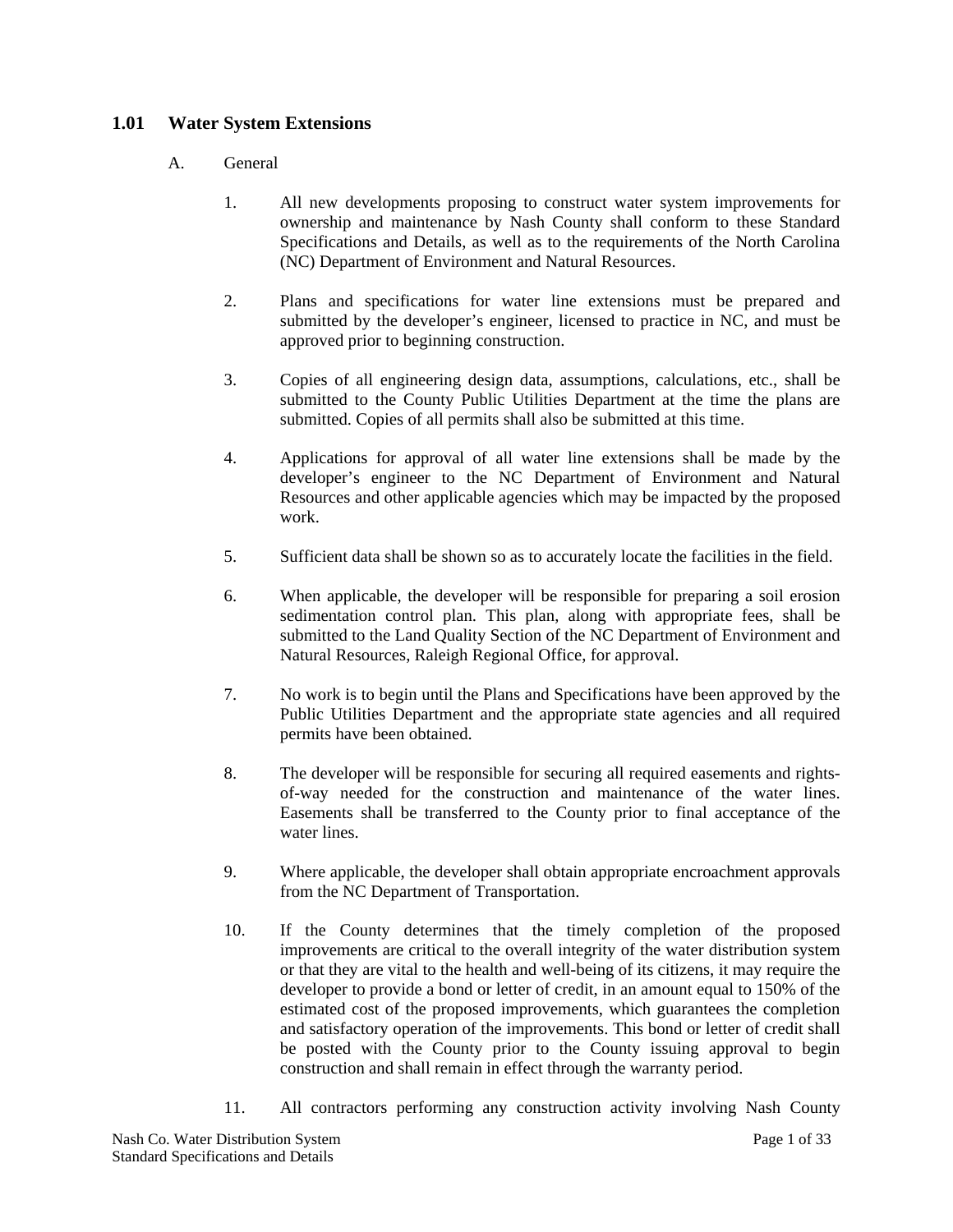water system shall be licensed to practice general contracting in the State of North Carolina. The contractor shall be licensed in the appropriate area of classification for the type of construction to be performed and shall not perform construction activity which exceeds the limitations of the designated contractor's license.

- 12. During construction the contractor shall be responsible for all project safety requirements. Additionally, the contractor shall adhere to all state and local Health Department regulations as they pertain to their employees.
- 13. The developer's engineer shall be responsible for certifying to the NC Department of Environment and Natural Resources (DENR) that the water line has been installed in accordance with the approved plans and specifications. A copy of this certification, and NC DENR's response, shall also be sent to the County Public Utilities Department.
- 14. After the installation of all improvements, the developer or designee shall contact the County Public Utilities Department and schedule a Completion (pre-final) Inspection. The Public Utilities Department will accept the improvements or respond with a punch list within 30 days of the request. The developer or designee must complete all items indicated on the punch list, and any additional items noted, within 60 days or the punch list will be void. The developer or designee must then request a Final Inspection. At this time the developer must provide the Public Utilities Department with 2 complete sets of record drawings that accurately reflect the improvements as they were installed, including but not limited to the location of all services, valves, blow-offs, fire hydrants, etc.
- 15. No water service will be provided by the County Public Utilities Department until the construction certification has been forwarded to the NC Department of Environment and Natural Resources and the record drawings have been delivered to the County Public Utilities Department.
- 16. Upon the acceptable completion of all punch list items, the developer or designee will receive an acceptance letter from the County Public Utilities Department. This acceptance begins a warranty for materials and workmanship including pavement repairs for 1 year from the date of the County Acceptance Letter. The warranty will be to the County Public Utilities Department from the developer or designee.
- 17. The Public Utilities Department will perform routine maintenance during the warranty period but all materials and workmanship are the responsibility of the developer. If repairs resulting from faulty materials and/or workmanship are needed during the warranty period, the developer or designee shall be notified by the Public Utilities Department. If the repairs are not made in a timely fashion or if the repairs are of an emergency nature, the Public Utilities Department may choose to make the repairs and bill the developer for the total cost of the repairs.
- 18. Upon completion of, or just prior to the end of, the warranty period, the developer or designee shall request a Final Warranty Inspection from the Public Utilities Department. The Public Utilities Department will respond with final acceptance or a punch list on workmanship or materials within 30 days of the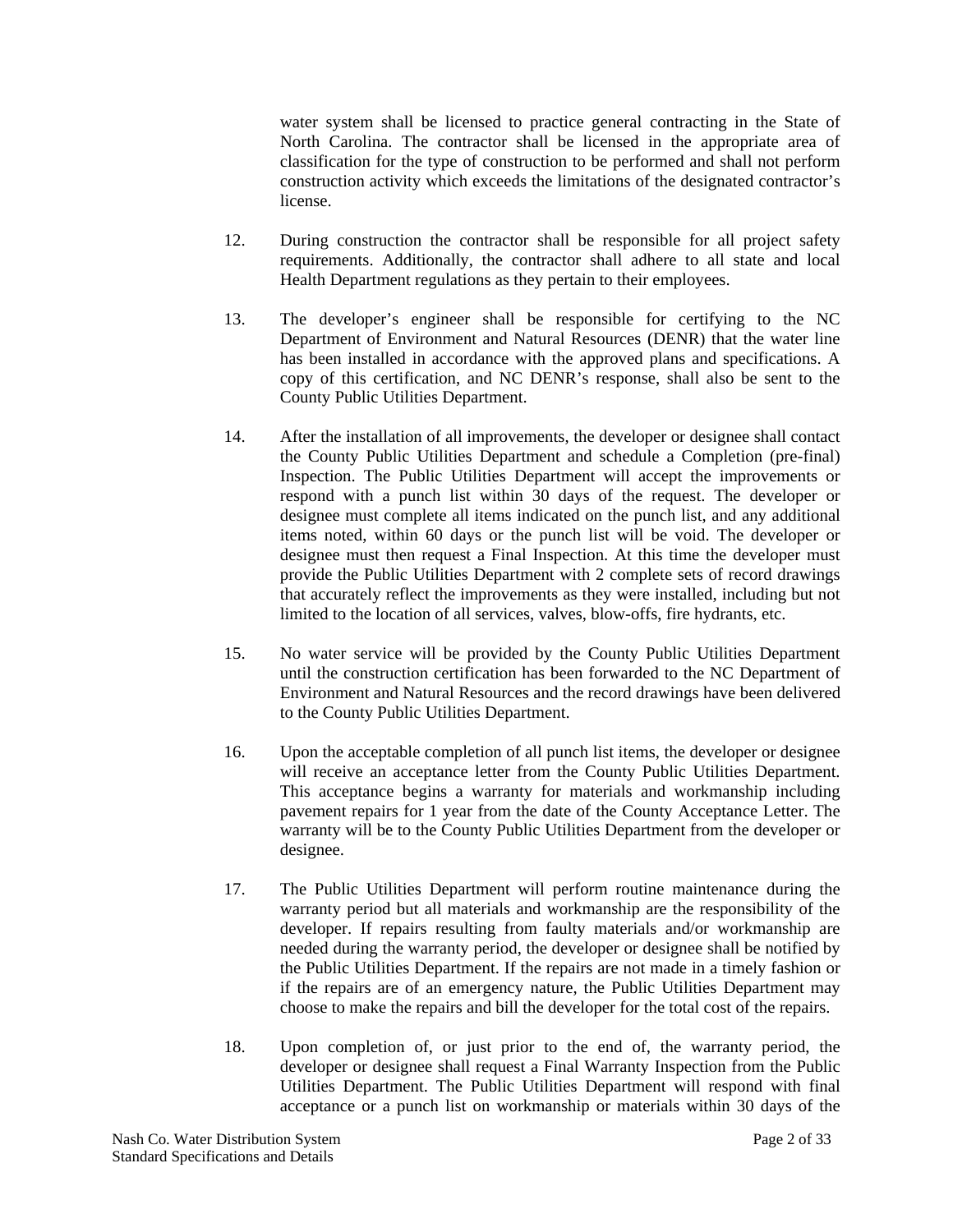request. The developer or designee must complete all items indicated on the punch list, and any additional items noted within 60 days or the punch list will be void. The developer or designee must then request another Final Warranty Inspection.

19. Upon the acceptable completion of all punch list items, the developer or designee will receive a Letter of Final Acceptance from the Public Utilities Department. The Public Utilities Department will assume all responsibility of the system as of the date of the Letter of Final Acceptance.

#### **1.02 Water Distribution Pipe**

- A. Design
	- 1. Location
		- a. All public water mains shall be located within dedicated rights-of-way or easements having a minimum width of 20 feet.
		- b. To the extent possible, water mains shall be located outside of paved surfaces.
		- c. Main extensions to a lot shall terminate at the furthermost property line from the direction of approach.
		- d. Water mains shall be buried to a depth sufficient to provide a minimum of 36 inches of cover.
		- e. Water mains shall be at least 10 feet laterally from existing and proposed sewers. Where existing conditions prevent a 10 foot lateral separation, the following shall be followed with approval of the County Public Utilities Department.
			- i) Lay water main in a separate trench, with the elevation of the bottom of the water main at least 18 inches above the top of the sewer.
			- ii) Lay water main in the same trench as the sewer with the water main located at one side on a bench of undisturbed earth, and with the elevation of the bottom of the water main at least 18 inches above the top of the sewer.
		- f. When it is necessary for a water main to cross over a sewer, the bottom of the water main shall be at least 18 inches above the top of the sewer. Where existing conditions prevent an 18 inch vertical separation, construct both the water main and sewer of ferrous materials with joints that are equivalent to water main standards for a distance of 10 feet on each side of the point of crossing.
		- g. When it is necessary for a water main to cross under a sewer, construct both the water main and the sewer of ferrous materials with joints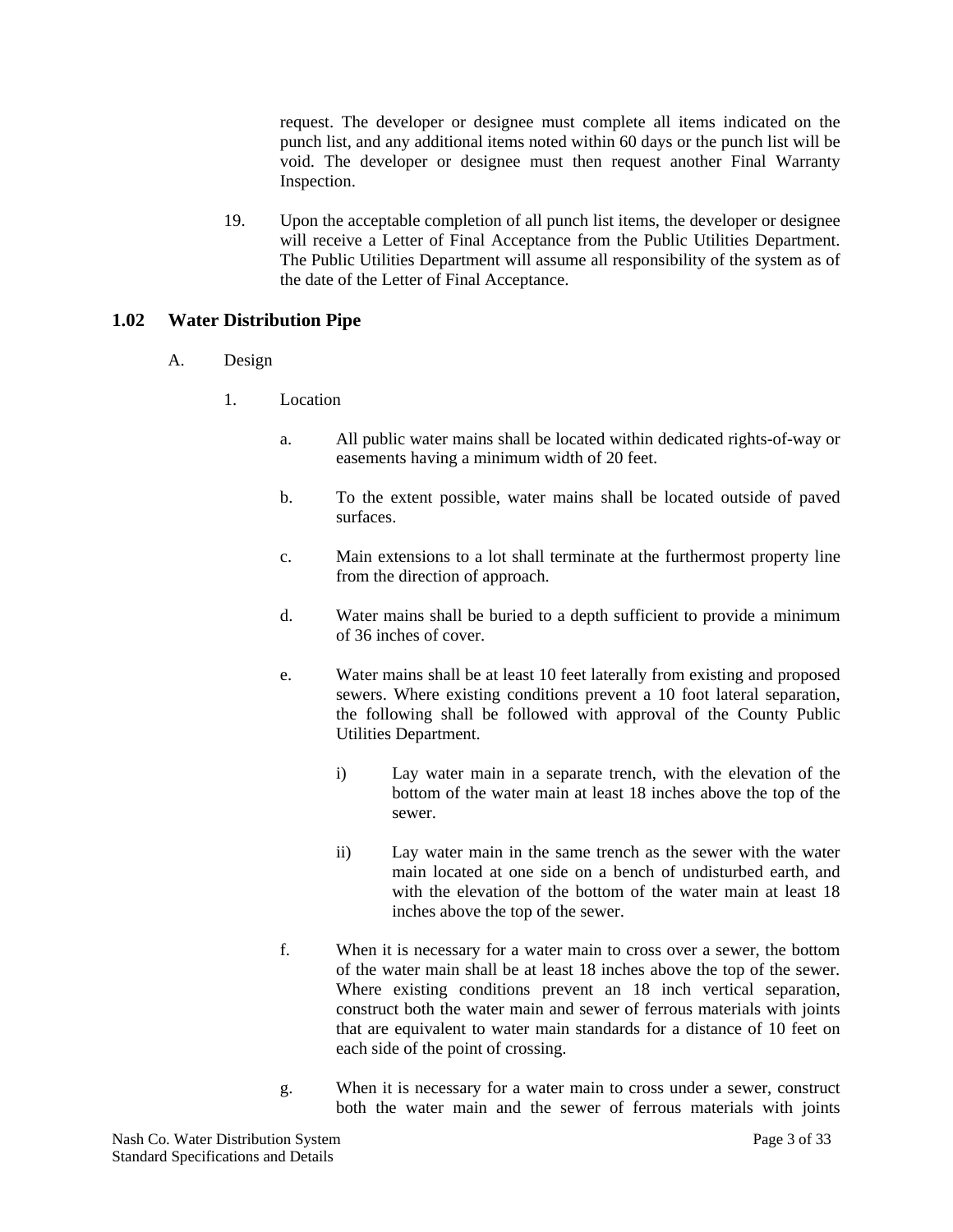equivalent to water main standards for a distance of 10 feet on each side of the point of crossing. A full joint of water main pipe shall be centered at the point of crossing.

- 2. Sizing
	- a. Residential Areas
		- i) Mains shall be a minimum of 6 inches in diameter. Larger lines may be required if an adequate, interconnected grid cannot be established within the proposed development. The developer's engineer shall provide documentation which shows that the proposed water system provides adequate flows and pressures.
		- ii) In residential areas, 2-inch diameter water mains may be permitted at the discretion of the County if no more than 20, or the equivalent of 20, residences are to be connected to the line, unless the line is looped or otherwise supplied from 2 connections with mains of adequate capacities.
		- iii) A looped 2 inch diameter main shall serve no more than 40 residences or the equivalent water demand of 40 residences. A 2 inch main shall not exceed 500 feet in length.
	- b. Business, Commercial, Industrial Areas

Water mains in business, commercial and industrial areas shall be 8-inch and 12-inch minimum diameters. An 8-inch main shall be used only when it completes an adequate grid. The maximum length of 8-inch lines without connection to a larger feeder main is 1,200 feet unless special approval for deviation from this requirement is granted by the County Public Utilities Department. In all cases, water mains shall be of such size as to maintain minimum residual pressure acceptable to the County.

- B. Material
	- 1. Polyvinyl Chloride (PVC) Pressure Pipe PVC SDR 21
		- a. General
			- i) PVC materials shall comply with ASTM D1784 with a cell classification of 12454-B.
			- ii) Pipe shall be tested and certified for potable water distribution products by the NSF Standard No. 14 or 61 and bear the NSF seal on each section of pipe.
		- $b.$  PVC SDR 21
			- i) Pressure Rated (PR) PVC pipe 2-inch to 8-inch shall conform to ASTM D2241.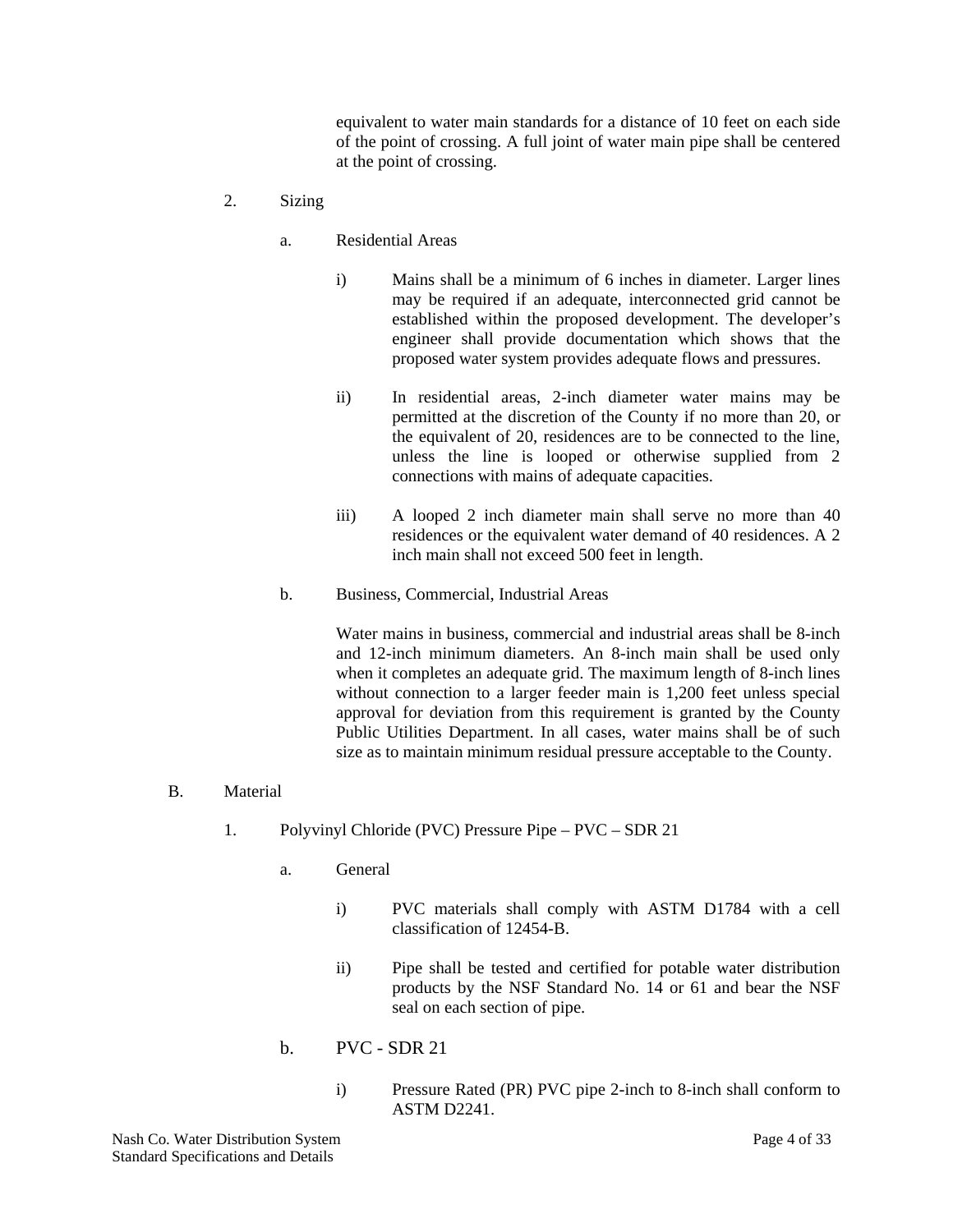- ii) Pipe shall be pressure rated 200 with a standard dimension ratio of SDR 21.
- iii) Pipe shall have an integral elastomeric-gasket bell end. The joints and gaskets shall comply with ASTM D3139 and ASTM F477.
- iv) Fittings for pipe 3-inch and larger shall conform to AWWA C110, or C153 and have mechanical joints with transition gaskets as required for the pipe outside diameter. Fittings shall be made of gray-iron or ductile-iron. Interior of fittings shall be cement-mortar lined with seal coat in accordance with AWWA C104.

#### 2. Polyvinyl Chloride (PVC) Pressure Pipe – PVC – C900

- a. General
	- i) PVC materials shall comply with ASTM D1784 with a cell classification of 12454-B.
	- ii) Pipe shall be tested and certified for potable water distribution products by the NSF Standard No. 14 or 61 and bear the NSF seal on each section of pipe.

#### b. PVC - C900

- i) PVC C900 pipe (6" TO 12") shall conform to AWWA C900.
- ii) Pipe shall be pressure class 150 with a standard dimension ratio (SDR) of 14.
- iii) Outside diameter shall conform to ductile iron pipe.
- iv) Pipe shall have plain end and integral elastomeric gasket bell ends.
- 3. Ductile Iron Pipe
	- a. Pipe and fittings: 3" and larger
		- i) Suitable for a system working pressure of 150 psi at the depth indicated on the Drawings with a type 2 laying condition.
		- ii) Pipe with interior lining to be used in a drinking water system shall be certified and listed in accordance with NSF 61.
		- iii) Interior shall be lined with cement-mortar with seal coat in accordance with AWWA C104.
	- b. DIP for below ground service
		- i) Joints shall be of the push-on type as per AWWA C151.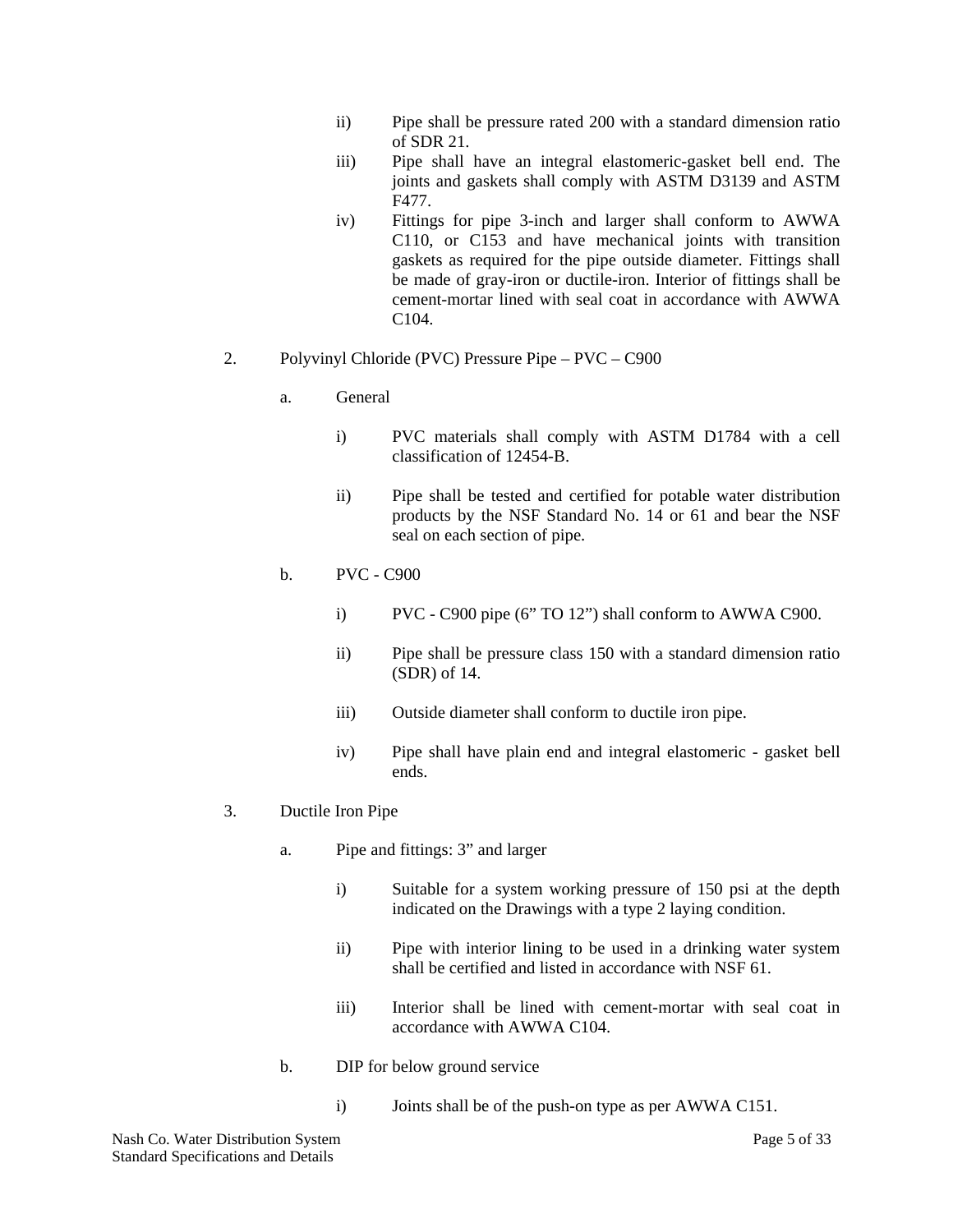- ii) Provide mechanical joint fittings.
- c. DIP for above ground service
	- i) Joints shall be of the flanged type as per AWWA C115.
	- ii) Ductile iron shall be Grade 60-42-10.
	- iii) Pipes to be painted shall have only a shop primer on the outside by the manufacturer. Verify that proposed manufacturer's primer is compatible with proposed paint system.
- 4. High Density Polyethylene Pipe (HDPE)
	- a. The use of High Density Polyethylene Pipe (HDPE) shall be restricted to those installations where Horizontal Directional Drilling (HDD) has been approved by the County Public Utilities Department.
	- b. Pipe shall be polyethylene Type III, Class C, Category 5 and Grade P34 as described by ASTM D-1248 and shall conform to ANSI/AWWA C-906-90.
	- c. HDPE pipe shall be pressure rated at 200 psi with a minimum standard dimension ratio equal to 9 (SDR 9) for both the barrel and molded flange adapters.
	- d. Pipe shall be jointed by means of heat fusion.
- C. Excavation
	- 1. General
		- a. All construction relating to the utility improvements must be performed by contractors licensed by the State of North Carolina to perform the proposed activity.
		- b. The developer and the contractor shall be responsible for project safety.
		- c. All work shall be performed in accordance with applicable State and Federal safety regulations including, but not limited to the following:
			- i) NC Safety and Health Standards for the Construction Industry (29CFR 1926 Subpart P).
			- ii) NC OSHA Industry Guide No. 14 Excavations.
			- iii) NC OSHA Industry Guide No. 20 Crane Safety.
		- d. The contractor shall provide barriers, warning lights and other protective devices at excavations as necessary for safety of workers and the public.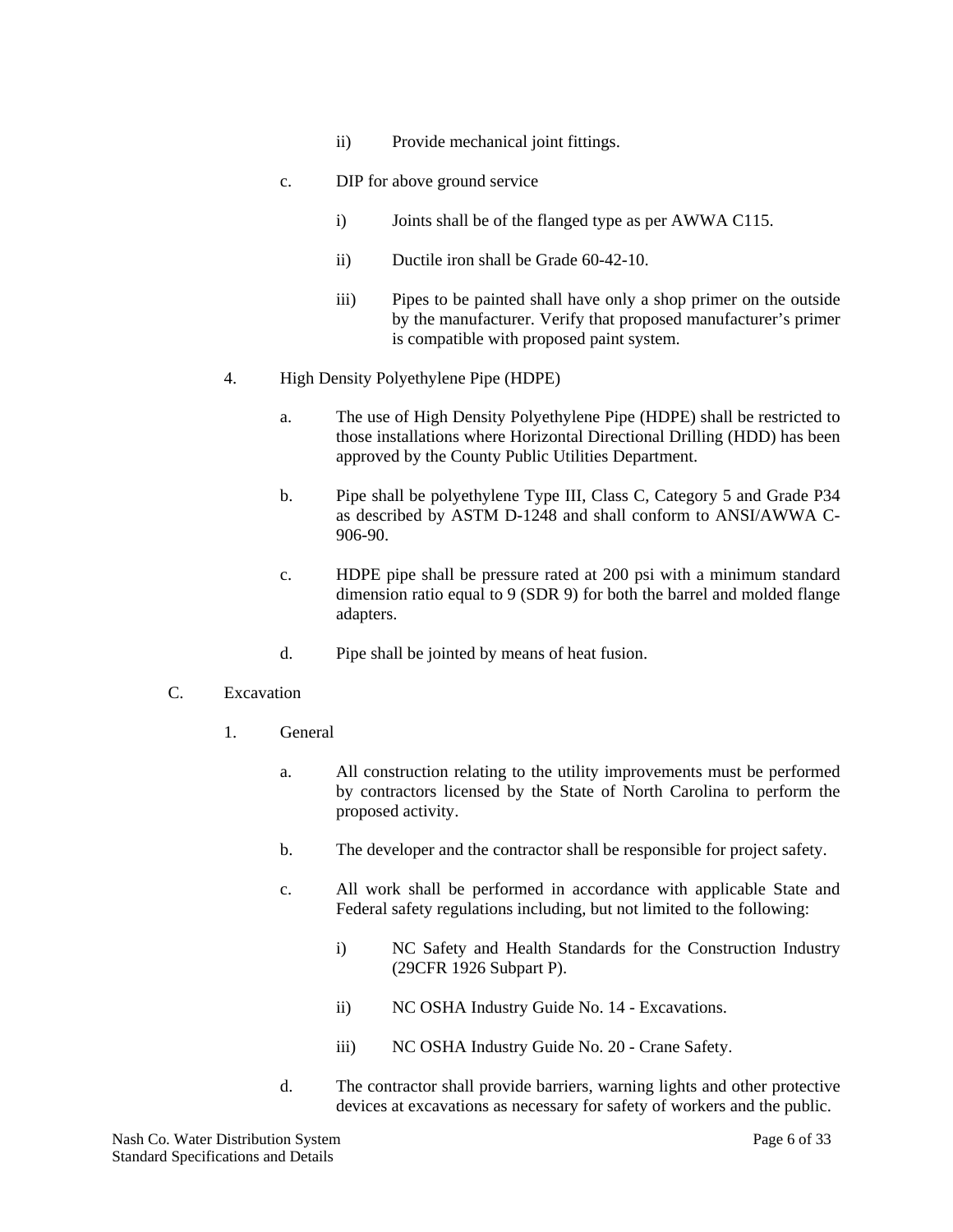- e. The contractor shall provide the sloping of a bank, shoring, sheeting, or other means of maintaining the stability of the trench in accordance with the requirements of the Associated Contractor's Manual of Accident Prevention OSHA, Part 1926.P.
- f. Should it be necessary to close or partially close a street, the contractor shall notify the Public Utilities Department and all other applicable emergency response agencies at least 24 hours prior to closing the street.
- 2. Definitions
	- a. Backfill: A specified material used in filling the excavated trench and placed at a specified degree of compaction.
		- i) Materials: Materials listed herein include processed materials plus the soil classifications listed under the Unified Soil Classification System, (USCS) (Method D2487 and Practice D2488). The soil materials are grouped into five broad categories according to their suitability for this application.
			- aa. Class I: Angular, 6 to 40-mm (¼- to 1½-inch), graded stone, including a number of fill materials that have regional significance such as coral, slag, cinders, crushed stone and crushed shell.
			- bb. Class II: Coarse sands and gravels with maximum particle size of 40 mm (1½ inch), including various graded sands and gravels containing small percentages of fines, generally granular and non-cohesive, either wet or dry. Soil Types GW, GP, SW and SP are included in this class.
			- cc. Class III: Fine sand and clayey gravels, including fine sands, sand-clay mixtures, and gravel-clay mixtures. Soil Types GM, GC, SM and SC are included in this class.
			- dd. Class IV: Silt, silty clays, and clays, including inorganic clays and silts of medium to high plasticity and liquid limits. Soil Types MH, ML, CH and CL are included in this class. These materials shall not be used for bedding, haunching or initial backfill.
			- ee. Class V: This class includes the organic soils OL, OH, and PT, as well as, soils containing frozen earth, debris, rock larger than 40 mm (1-2 in.) in diameter, and other foreign materials. These materials shall not be used for bedding, haunching, or initial backfill.
	- b. Backfill Zones: Each backfill zone shall extend the full width of the trench bottom.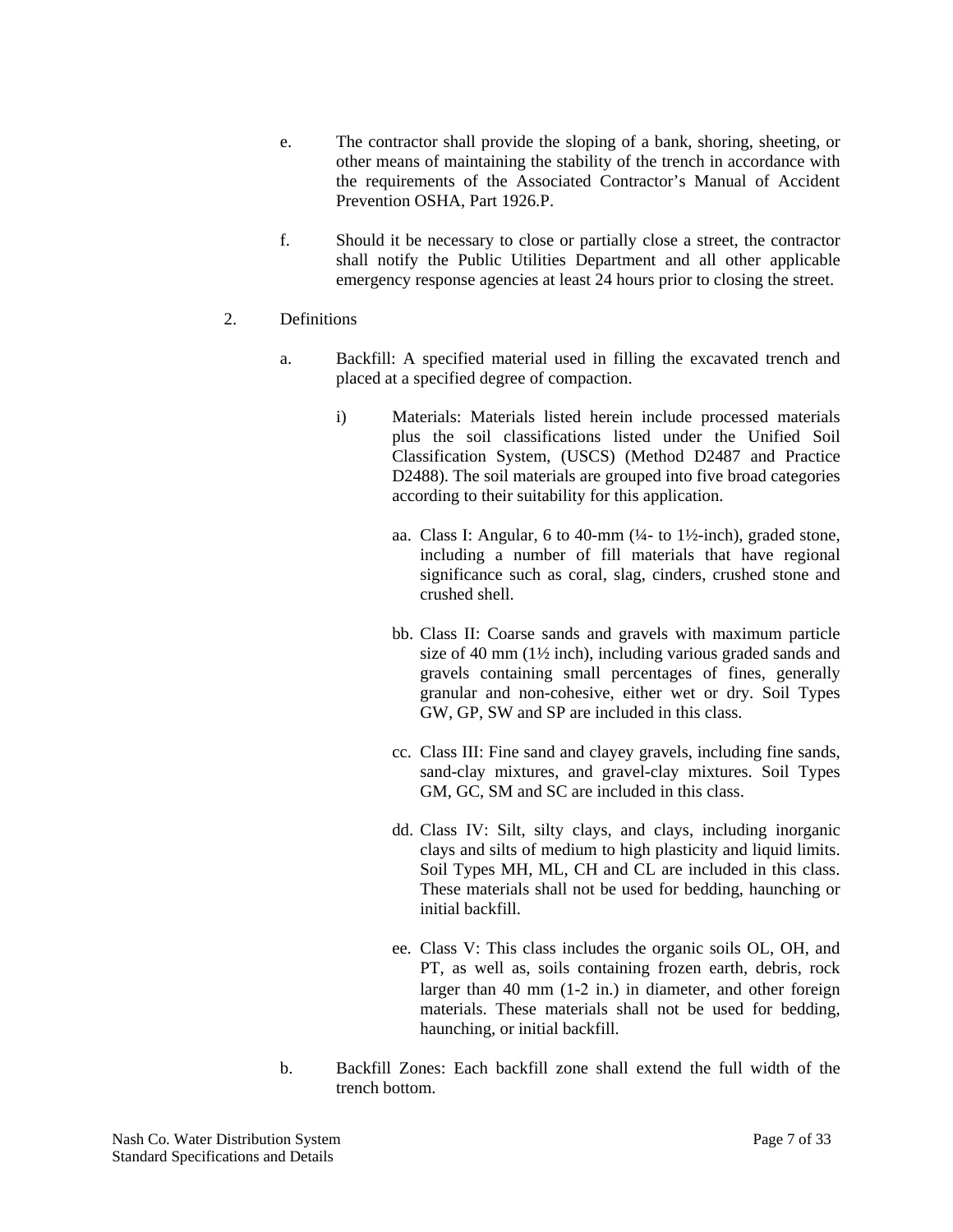- i) Foundation: Extending down the specified amount from 4 inches below the pipe bottom.
- ii) Pipe Embedment
	- aa. Bedding: Extending from 4 inches below the pipe bottom to the pipe bottom.
	- bb. Haunching: Extending from the bedding (bottom of the pipe) to the pipe spring line.
	- cc. Initial Backfill: Extending from the haunching (pipe spring line) to 1 foot above the top of the pipe.
- iii) Final Backfill: Extending from 1 foot above the top of the pipe to the finish ground elevation.
- c. Compaction: Process of mechanically stabilizing a material by increasing its density at a controlled moisture condition. ΑDegree of compaction≅ shall be expressed as a percentage of the maximum dry density obtained by the text procedure presented in ASTM D698 (Standard Proctor).
- d. Excavation: The removal of soil, or rock to obtain a specified depth or elevation.
- e. Hard Material: Solid, homogeneous material which are not included in the definition of a rock but which usually require the use of heavy excavation equipment with ripper teeth or the use of jack hammers for removal. Amount must exceed 1 cubic yard in volume. Material having a standard penetration resistance as determined by ASTM D1586 and 150 blows per foot is defined as hard material.
- f. Lift: Layer of soil placed on top of a previously prepared or placed soil.
- g. Rock: Solid, homogeneous material which cannot be removed without the systematic drilling and blasting exceeding 1 cubic yard in volume. Material having a standard penetration resistance as determined by ASTM D1586 greater than 150 blows per foot is defined as a rock. Removal of a hard material will not be considered rock excavation because of intermittent drilling and blasting that is performed merely to increase production.
- h. Topsoil: Natural, friable soil, representative of productive soils in the vicinity of the site. Topsoil shall be free from roots, stones larger than 1 inch, objectionable weed seeds, toxic substances, and materials that hinder grading, planting, and maintenance operations.
- 3. Water Control
	- a. Prevent surface water from entering the trench.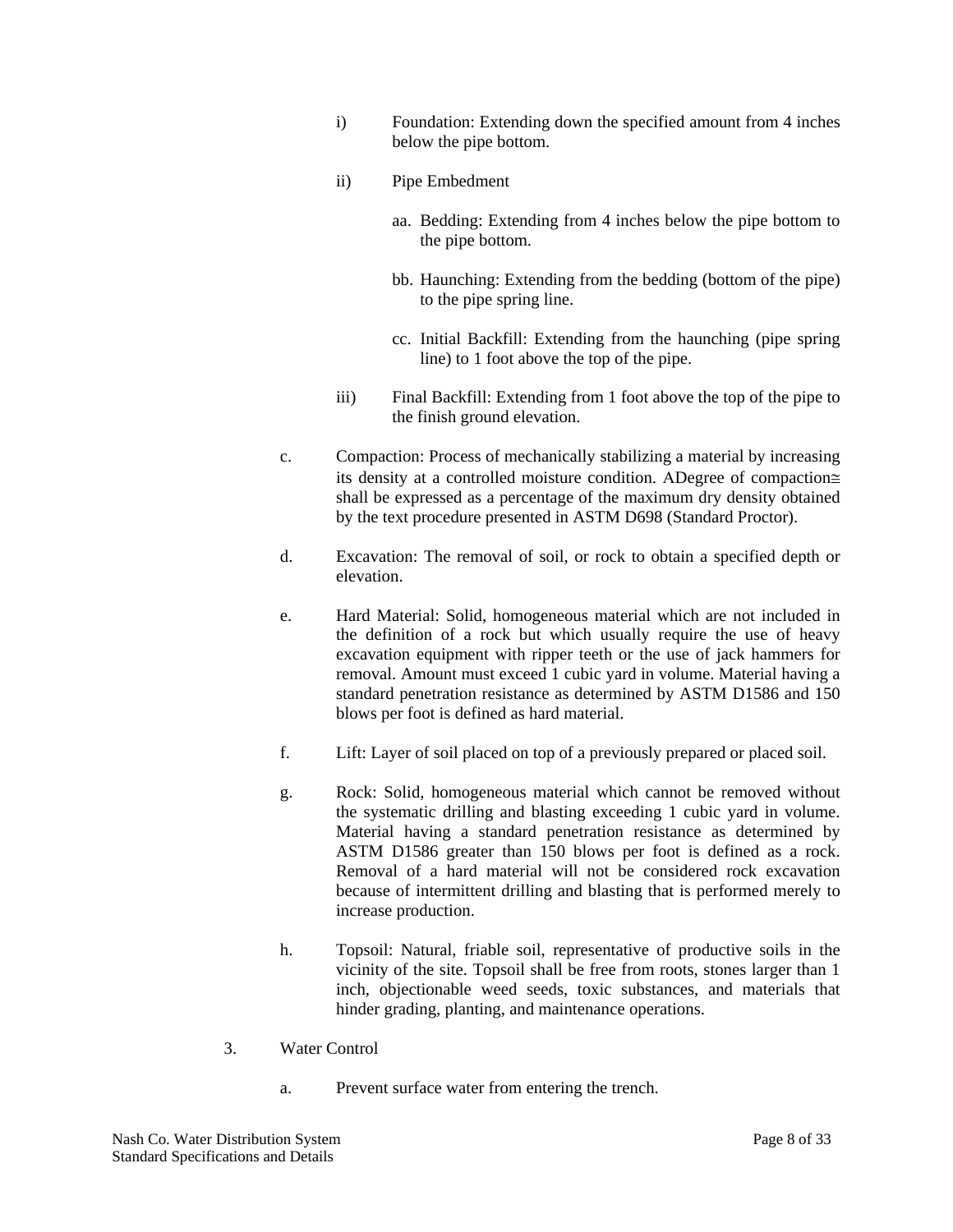- b. When trench bottom is below the existing ground water table, install a dewatering system to maintain water table approximately 1 foot below trench bottom. Provide a man experienced in dewatering work at the job site.
- c. Maintain dewatering until backfilling has proceeded above the existing ground water level.
- d. Dispose of water from dewatering operations in accordance with the NC Sedimentation Pollution Control Act.
- 4. Use of Explosives
	- a. Obtain required permits for blasting from the Public Utilities Department and other applicable agencies.
	- b. Store, handle, and use explosives in accordance with local and state regulations or in the absence of such, in accordance with the provisions of the Manual of Accident Prevention and Construction of the Associated General Contractors of America, Inc.
	- c. Conduct survey and document existing conditions of facilities prior to blasting. Provide seismographic monitoring during progress of blasting operations.
	- d. Use explosives in such a way to minimize vibration to existing utilities and structures.
	- e. Provide only experienced individuals for blasting in accordance with accepted practices. Project Foreman shall have a minimum of 2 years experience in the type of blasting activity being proposed.
	- f. The contractor is responsible for safety of life and damage to property resulting from the use of explosives.
- 5. Excavating
	- a. Excavation shall be by open cut, unless otherwise indicated on the Drawings or specified herein. Short sections of trench may be tunneled or direct bored with the approval of the Public Utilities Department.
	- b. Stockpile excavated material in such a manner that it will not obstruct the flow of runoff, streams, endanger work, impair the use or appearance of existing facilities, or be detrimental to the completed work.
	- c. Trench dimensions shall be as follows:
		- i) Minimum width: Pipe outside diameter plus 18 inches.
		- ii) Maximum width: Pipe outside diameter plus 24 inches.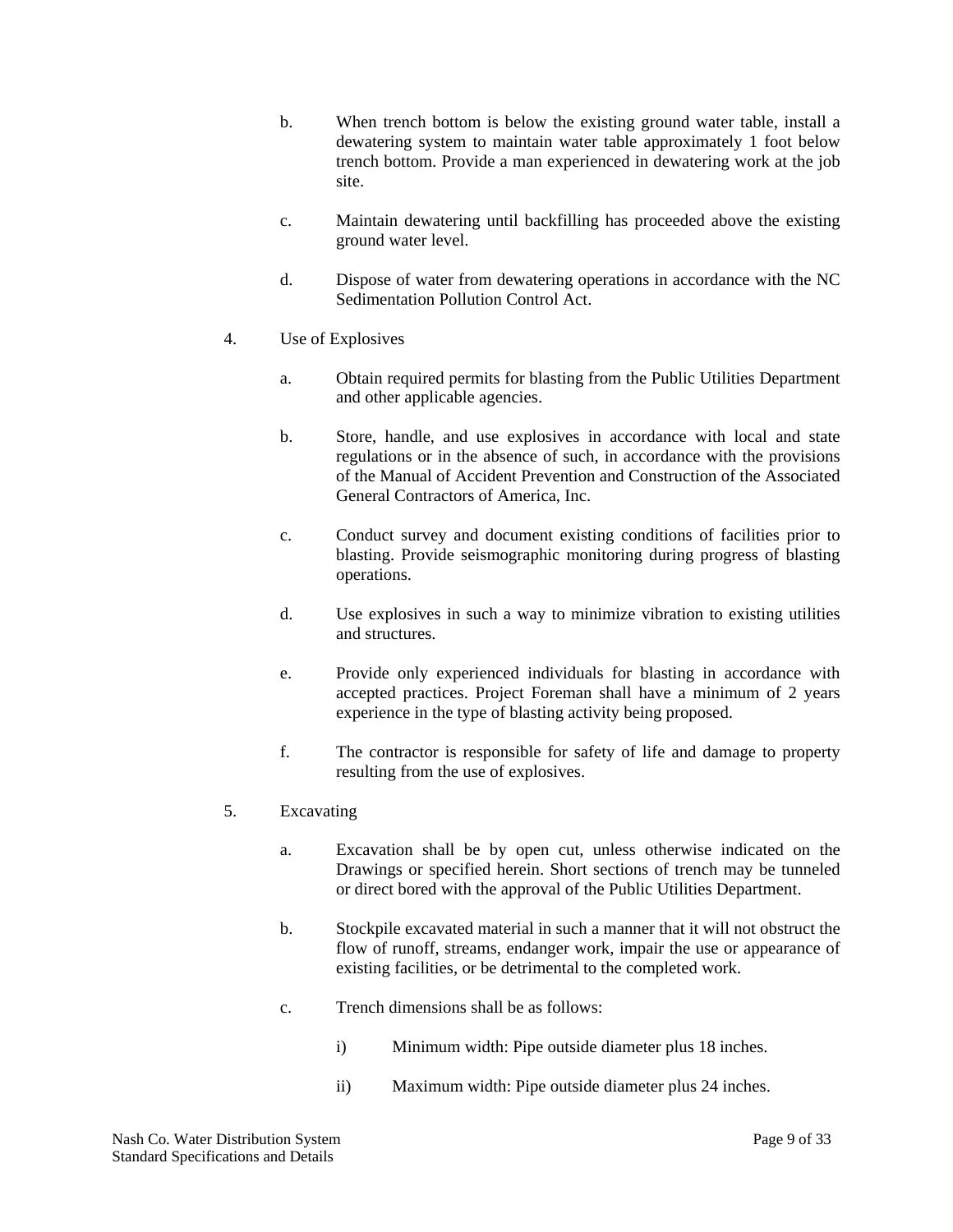- iii) Sides shall be vertical to a minimum of one foot above the top of pipe.
- d. Shape trench bedding to provide uniform bearing for the full pipe length. Bottom shall be free of protrusions which could cause point loading on pipe. Provide bell holes as required for properly making pipe joint.
- e. Do not over excavate. Excavation below grade without approval of the County shall be backfilled with Class I material.
- f. Undercut soils that become unsatisfactory by construction activity or by being left exposed to the weather and backfill with Class I material.
- g. Remove shoring, bracing, and sheeting, unless otherwise noted, as the trench is backfilled. The County shall have the authority to require that the sheeting be left in place.
- h. Excavation of trench shall not advance more than 200 feet ahead of the completed utility installation. In no case should the excavation extend beyond that which can be backfilled by the end of the work day.
- i. Correct unstable soil conditions encountered at trench foundation.
- j. Excavate rock and hard material to a minimum depth of 4 inches below the pipe for pipes smaller than 30 inches and 6 inches for pipes 30 inches and larger.
- k. Pressure Lines:
	- i) Provide a minimum 3 feet of cover, unless indicated otherwise on the drawings.
	- ii) Excavate trenches to provide vertical curve chords which will not exceed the pipe manufacturer's recommended joint deflection.
	- iii) Provide concrete thrust blocks having a compressive strength of 3,000 psi at 28 days at change in horizontal and vertical direction and reduction in the pipe size. Cut trench sides vertical and square to receive concrete. Provide bearing area against trench wall as indicated on the Drawings. Restrained pipe joints may be used when they are designed by a licensed Engineer.
- l. Gravity Lines: Excavate trench to the alignment and grade indicated on the Drawings.
- m. Utility Structures: Excavate a minimum of six (6) inches below subgrade and backfill with Class I material compacted to 95 percent maximum density. If the soil conditions are found to be unsuitable for structural stability of the manhole, Engineer may require additional depth of Class I material.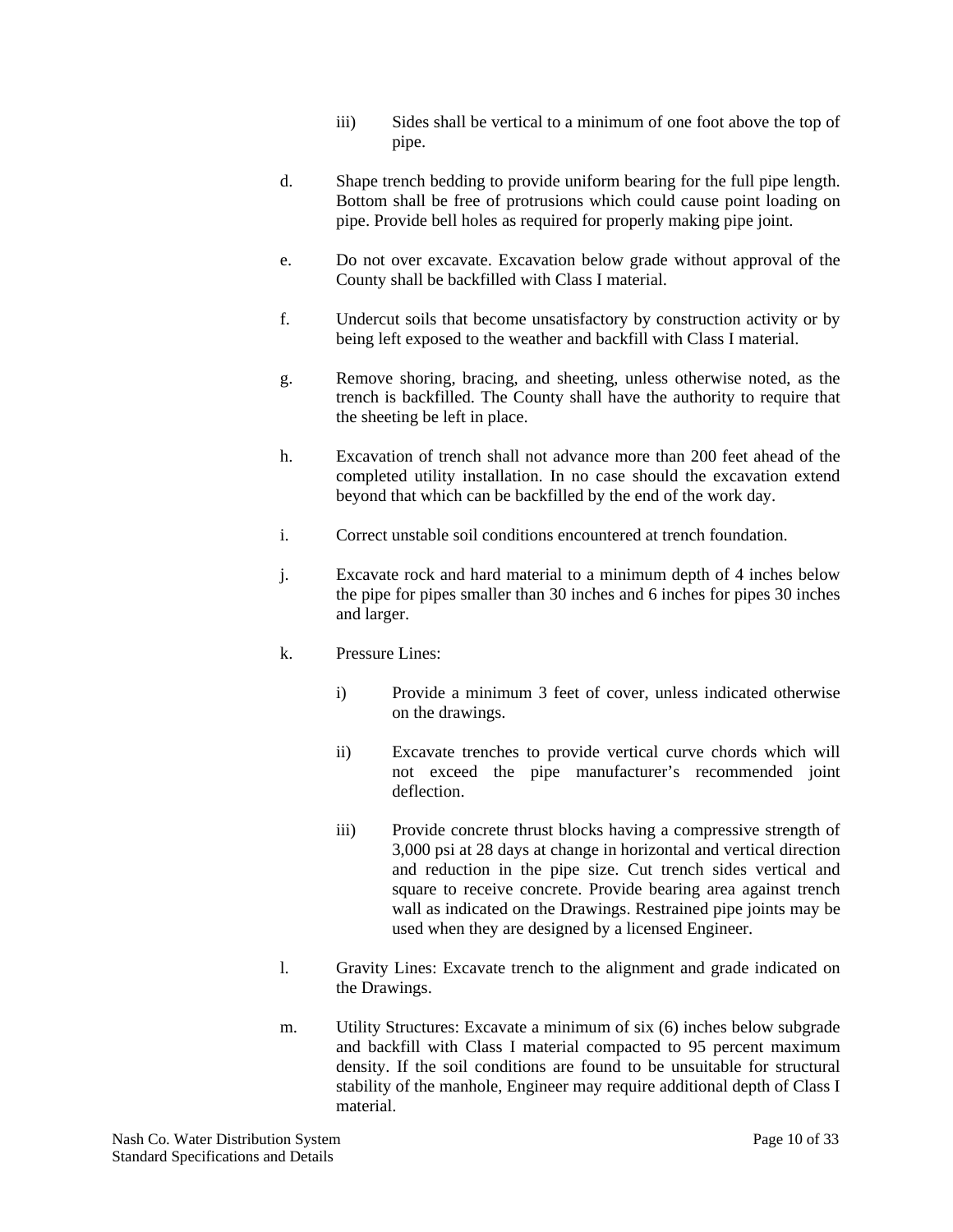- 6. Boring and Jacking
	- a. General
		- i) The crossing of a highway by means other than open cut shall be made by installing an encasement pipe beneath the roadway by dry boring and jacking. All such installations shall be made in accordance with the NC Department of transportation's "Policies and Procedures for Accommodating Utilities on Highway Rights-of-Way".
		- ii) Railroad crossings shall be made in accordance with Part 5.3 of the American Railway Engineering Association's (AREA) "Specifications for Pipelines Conveying Non-Flammable Substances".

#### b. Materials

i) Encasement Pipe: Encasement pipe shall be uncoated spiral welded steel meeting ASTM A-139, Grade B, with a minimum yield strength of 35,000 psi. Pipe length and size shall be as indicated on the Drawings. The minimum wall thickness shall be as follows:

| Pipe Size (O.D.-inches) | Wall Thickness (inches) |
|-------------------------|-------------------------|
| $4 - 12\frac{3}{4}$     | 0.188                   |
| $16 - 24$               | 0.250                   |

- ii) Carrier Pipe: Carrier pipe shall be of the type, size, and joints as indicated on the Drawings and specified herein.
- iii) Pipe Support: Provide pipe supports designed and manufactured for the support of the carrier pipe size and material to be used for the Project within the encasement size indicated on the Drawings. Supports shall be designed to carry the pipe at the support spacing specified and meet the following minimum requirements:
	- aa. Band Width: 8 inches for pipes 14 inches and under and 12 inches for pipes 16 inches and over.
	- bb. Pipe position within casing: Centered and Restrained.
	- cc. Support Spacing: Provide a support within one foot on each side of joints and 6 foot maximum spacing along pipe. Provide a support within one foot of each end of casing.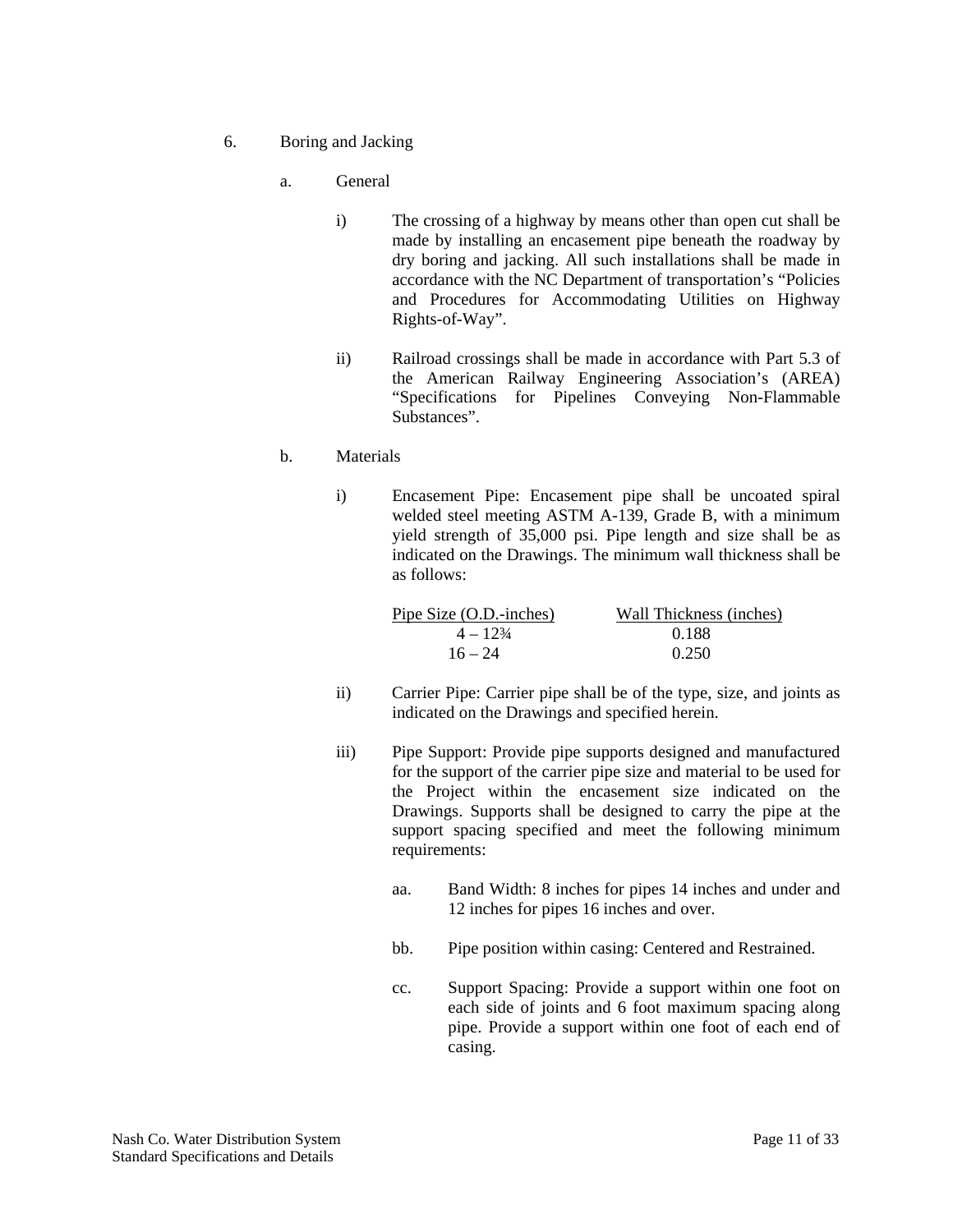- dd. Supports shall be as manufactured by Advance Products and Systems, Inc., Pipeline Seal and Insulator, Inc, or equal.
- iv) Casing End Seal: Provide casing seal designed and manufactured for sealing around the casing and carrier pipe. The seal may be a wrap-around or a pull-on. Seal shall be made of 1/8-inch thick synthetic rubber. Seal shall be secured with stainless steel banding straps with worm gear tightening device.

#### c. Installation

- i) Verify the subsurface conditions at each boring site. Payment will not be made for encasement pipe installed but not usable.
- ii) Stabilize and maintain bore pit bottom to provide proper equipment support and maintain pipe alignment. Dewater as necessary for site. Excavate bore pit in accordance with OSHA regulations. Provide adequate barricades, railings, and warning lights throughout the boring operation. Conduct operation in such a manner so as not to create a hazard to nor impede the flow of traffic.
- iii) Install encasement pipe by dry boring and jacking.
- iv) Boring auger diameter shall not be greater than the outside diameter of the encasement pipe and shall not extend more than 6-inches ahead of the cutting edge of the encasement pipe. Fill voids that are formed during the operation with a 1:3 portland cement grout pumped at 50 psi to ensure that there will be no settlement of the roadway.
- v) As the boring operation progresses, butt weld each new section of the encasement pipe to the section previously jacked into place. Maintain proper alignment. Confirm the grade of the encasement pipe as the Work progresses.
- vi) If an obstruction is encountered during the boring operation efforts should be made to remove the obstruction. If obstruction cannot be removed, withdraw the encasement pipe and fill the void with 1:3 portland cement grout at 50 psi. If the encasement pipe cannot be withdrawn, seal ends before moving to another bore site.
- vii) Provide seals at each end of encasement pipe.
- viii) Carrier Pipe: Install carrier pipe in the encasement pipe using manufactured pipe supports. Supports shall prevent movement of the carrier pipe within the encasement. Space supports in accordance with pipe manufacturer.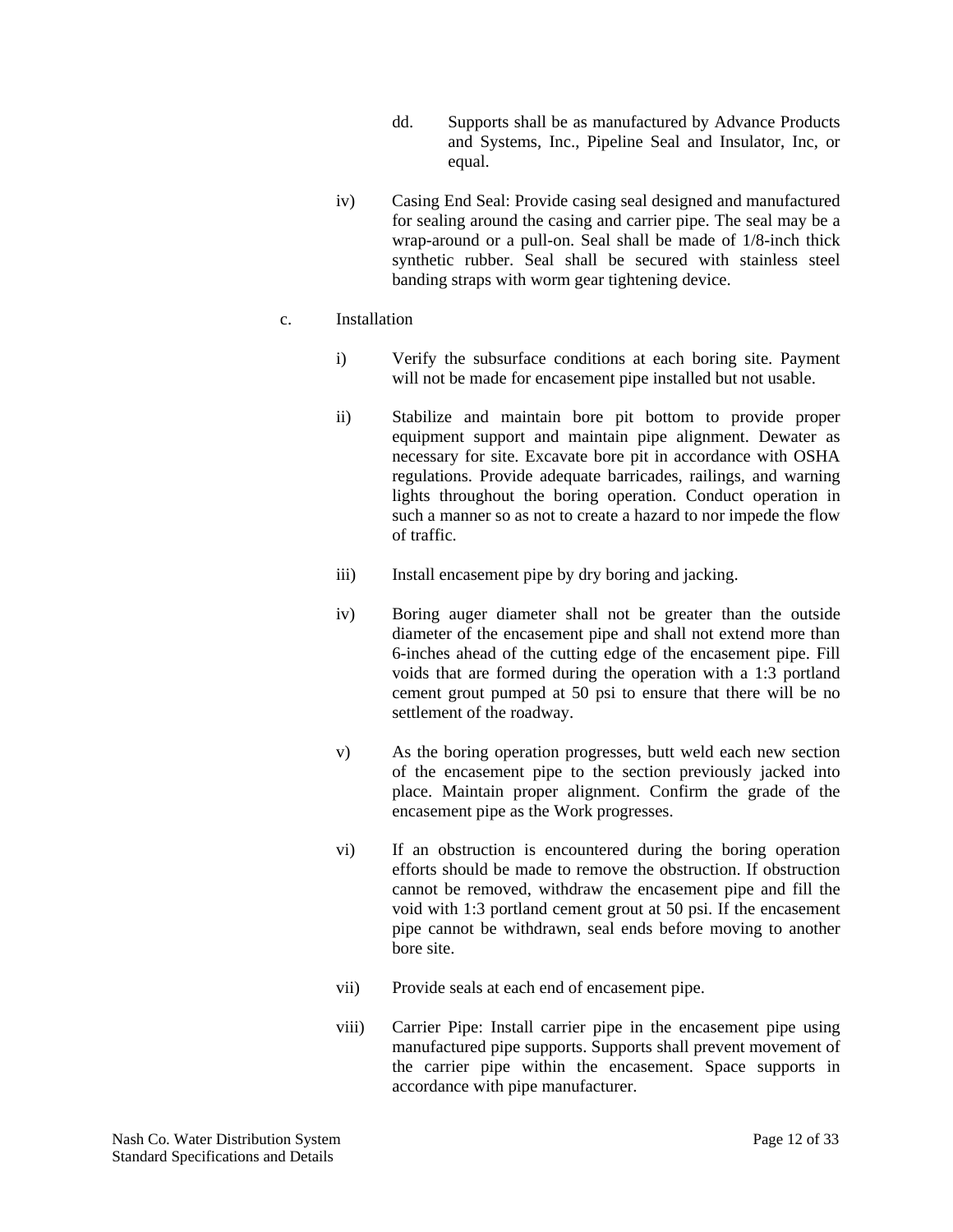#### D. Installation

- 1. General
	- a. Lay pipe in the presence of a representative of the County Public Utilities Department, unless specifically approved otherwise.
	- b. Handle pipe and accessories in accordance with manufacturer's recommendations. Care shall be taken to not damage pipe coatings.
	- c. Carefully inspect pipe immediately prior to laying. Do not use defective pipe. Replace pipe damaged during construction.
	- d. Lay pipe to grade and alignment indicated on the approved Drawings.
	- e. Provide proper equipment for lowering pipe into trench.
	- f. Provide tight closure pipe ends when work is not in progress.
	- g. Keep pipe interior free of foreign materials.
	- h. Do not lay pipe in water or when the trench or weather conditions are unsuitable for the work.
	- i. Clean bell and spigots before joining. Make joints and lubricate gasket in accordance with pipe manufacturer recommendation.
	- j. Block fittings in pressure lines with concrete, or restrain as indicated on Standard Detail Nos. 1.04, 1.05, and 1.06 or as required to prevent movement.
	- k. Disinfection of pipe during installation:
		- i) Soak gaskets for minimum of 1 hour in a 50-100 ppm hypochlorite solution prior to installation.
		- ii) Mop bells and spigots of pipe, fittings, and valves with a 50-100 ppm hypochlorite solution immediately prior to making joints.
	- l. A 12-gauge insulated solid wire shall be taped to the top of all PVC and HDPE water mains and attached to all valves. The tracer wire color shall be blue.
	- m. Warning and Identification Tape
		- i) Tape shall be a minimum 3 inch wide polyethylene plastic tape manufactured specifically for identification of buried utilities with means of enabling detection by a metal detector to a minimum depth of 3 feet. Tape color shall be blue it shall be continuously imprinted with warning and identification markings in bold black letters to read "CAUTION - BURIED WATER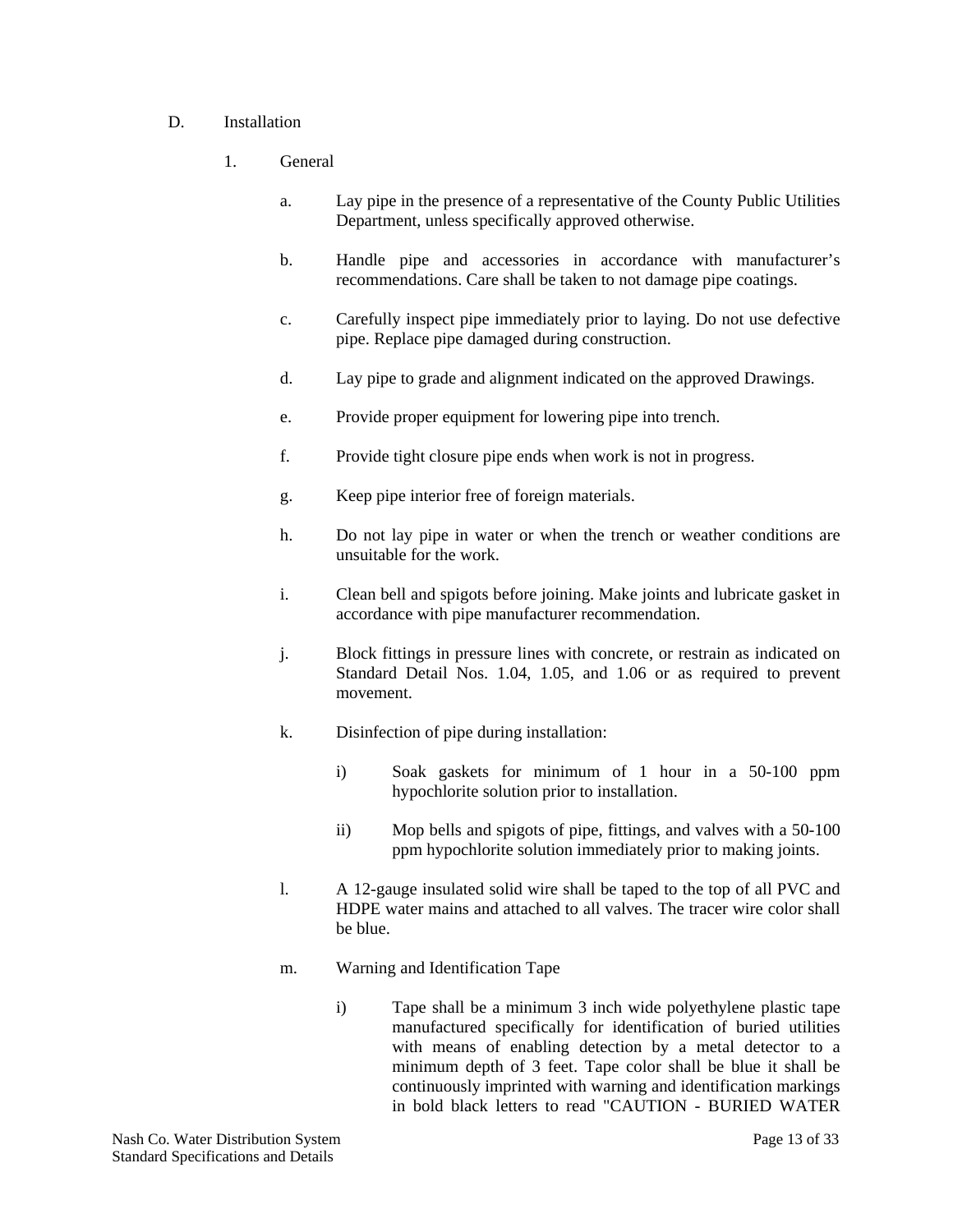LINE BELOW." Color and printing shall be permanent and unaffected by moisture or soil.

- ii) Tape shall be by Blackburn Manufacturing, Joseph G. Pollard Co., or Reef Industries, Inc., or an approved equal.
- 2. PVC Pressure Pipe
	- a. Install PVC pipe in conformance with AWWA C605.
	- b. Solvent Weld: Field cut ends shall be sanded to roughen the surface. Joints shall be cleaned of foreign material. Solvent shall be applied to the joint and joint made as recommended by the manufacturer. Excess solvent shall be wiped off. The joint should not be moved until sufficiently set up.
	- c. Clean bell and spigot ends prior to jointing. Ends of field cut pipe shall be beveled with file. Gasket shall be clean and lightly lubricated. The joint shall be made as recommended by the manufacturer.
- 3. Ductile Iron Pipe: Install pipe in conformance with AWWA C600 and the following:
	- a. For laying pipe in a vertical or horizontal curve, each full length pipe may be deflected by the following maximum offset distance:
		- i. Push-on joint
			- aa. 3 to 12-inch pipe: 14-inch offset
			- bb. 14 to 36-inch pipe: 8-inch offset
		- ii. Mechanical joint
			- aa. 3 to 6-inch pipe: 20-inch offset
			- bb. 8 to 12-inch pipe: 15-inch offset
			- cc. 14 to 20-inch pipe: 8-inch offset
			- dd. 24 to 36-inch pipe: 6-inch offset
- 4. High Density Polyethylene Pipe (HDPE)
	- a. HDPE pipe shall be installed only by the horizontal directional boring method with fluid assistance in accordance with the current best industry practice.
	- b. The contractor performing the horizontal directional bore shall provide evidence, satisfactory to the County Public Utilities Department, which clearly demonstrates the contractor's experience and ability to complete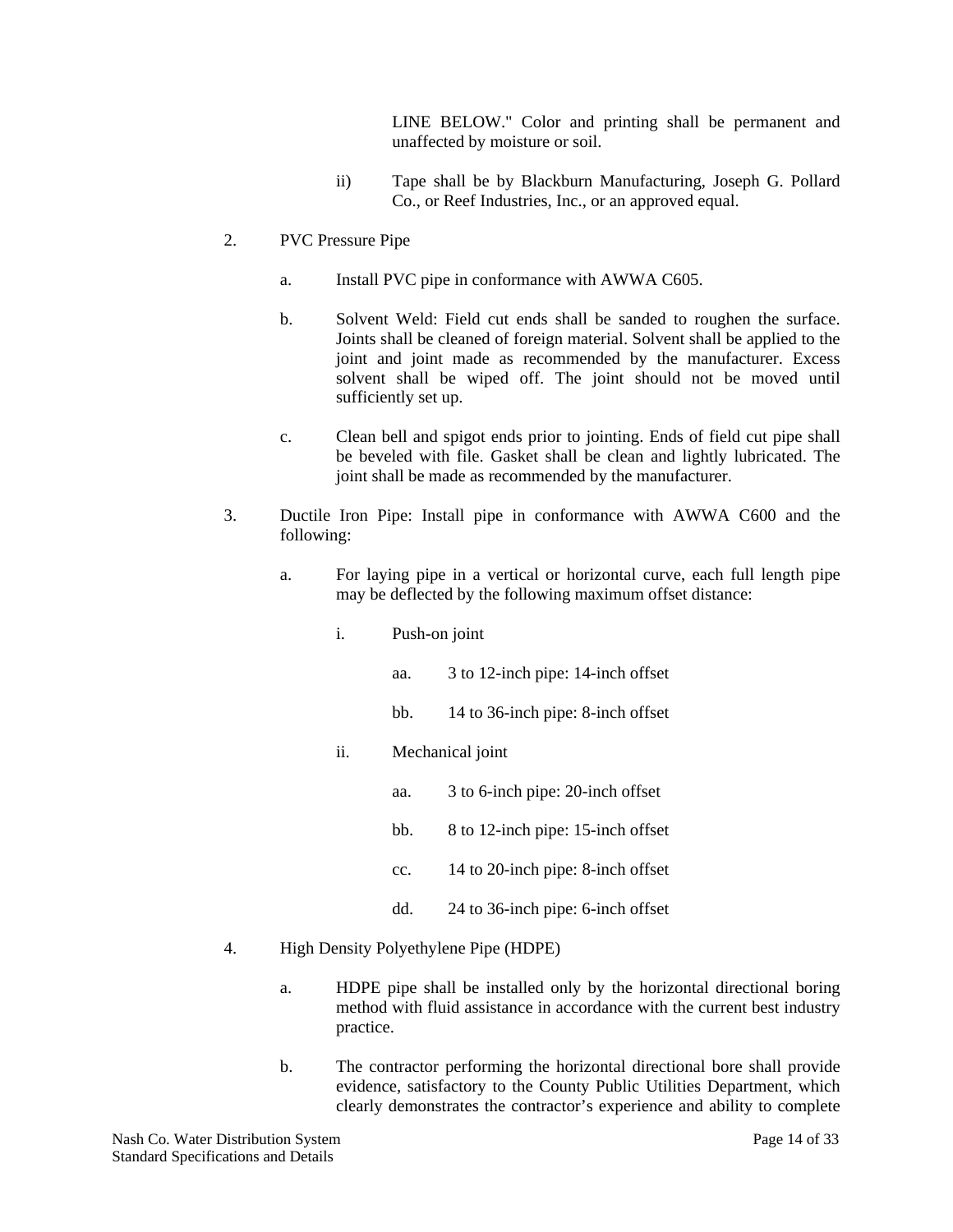the directional bore.

- 5. Copper Pipe and Tubing
	- a. Copper pipe shall conform to Type K4 soft copper.
	- b. Soldered joint fittings shall conform to NSI B-16.22. Fittings are to be of same manufacturer as pipe.
	- c. Screw joint fittings to be provided where required and indicated.
	- d. Screw joint unions shall be provided at each in-line valve, pressure regulator, pressure reducer and/or where indicated.
- 6. Polyethylene Pressure Pipe and Tubing: Polyethylene pressure pipe and tubing, ½-inch through 3-inch, shall conform to AWWA 901 and the following requirements:
	- a. Line shall be the size indicated on the drawings and shall be polyethylene tubing.
	- b. Line shall be made from material having standard CTS PE code designation PE 3406.
	- c. Line shall have a minimum pressure class of 160 psi with a dimension ratio (DR) of DR-9.
	- d. Direct bury #12 THNN wire with polyethylene pipe for tracing and locating service lines.
- E. Backfilling and Compaction
	- 1. Weather Limitations: Proceed with backfill operations based on the following weather conditions:
		- a. Temperature must be above freezing and rising.
		- b. In windy, hot, or arid conditions with a high rate of evaporation, add moisture to the material to maintain optimum moisture content.
		- c. Do not proceed in rain or on saturated subgrades.
		- d. Do not place material on surfaces that are muddy, frozen, or contains frost.
	- 2. General
		- a. Maintain backfill operation within 200 feet from pipe laying operation.
		- b. Backfill trench to existing ground surface with select excavated material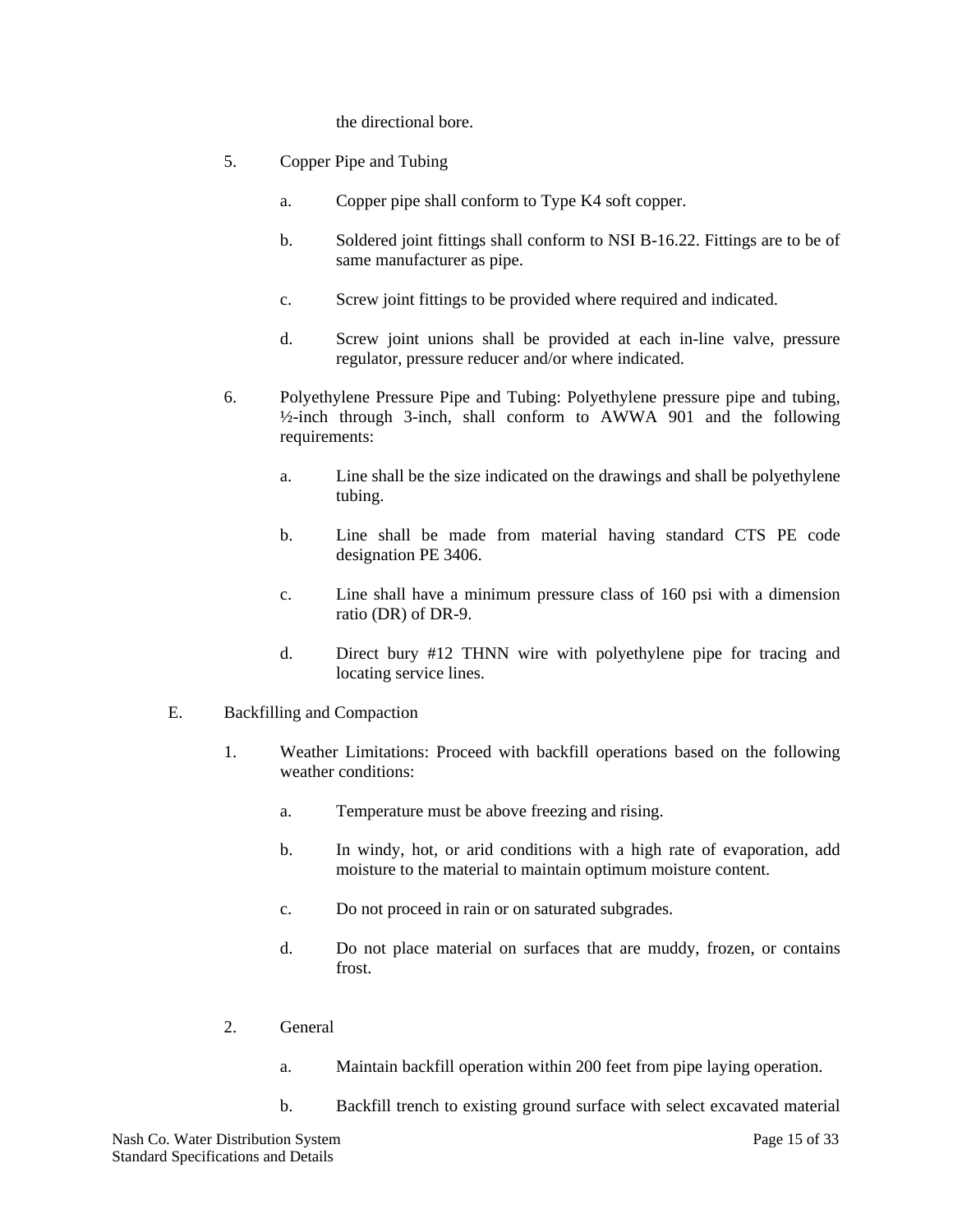at the specified compaction.

- c. If excavated material is unsuitable to obtain specified compaction, provide suitable off-site borrow material for backfill.
- d. Re-excavate trenches improperly compacted. Backfill and compact as specified.
- e. Provide appropriate tamping equipment and water controlling equipment to obtain proper moisture content, to achieve specified compaction of backfill.
- f. Conduct operation of heavy equipment above pipe installation so as to prevent damage to pipe.
- g. Install warning / identification tape over utilities. Bury tape a maximum of three (3) feet below grade and a minimum of one (1) foot above the utility.
- h. Install tracer wire for PVC water mains. Bury tracer wire with pipe. Wire shall be looped into valve boxes to allow access for direct contact location.
- 3. Backfill in Pipe Embedment Zone
	- a. Backfill with material as specified below. Material shall be free from objects larger than 2 inches in any dimension.
	- b. Where unstable material has been excavated below the pipe bottom, the entire Pipe Embedment Zone shall be backfilled with Class I material.
	- c. Place backfill material to assure adequate placement and compaction of material under pipe haunches.
	- d. No movement of the pipe shall occur during placement and compacting of material.
	- e. Place pipe zone backfill in 6 inch maximum layers.
	- f. When excavating in Class I, Class II, Class III and stable Class IV soils suitable for bedding, the bedding surface shall provide a firm foundation of uniform density. Backfill with select excavated material to pipe spring line and compact to 90 percent.
	- g. When excavating in Class V, unstable Class IV soils, running water, and other unstable soil conditions, excavate a minimum of 4 inches below pipe bottom and provide Class I material for bedding and haunch zone.
- 4. Final Backfill
	- a. Backfill with materials free of stones and debris larger than 6 inches in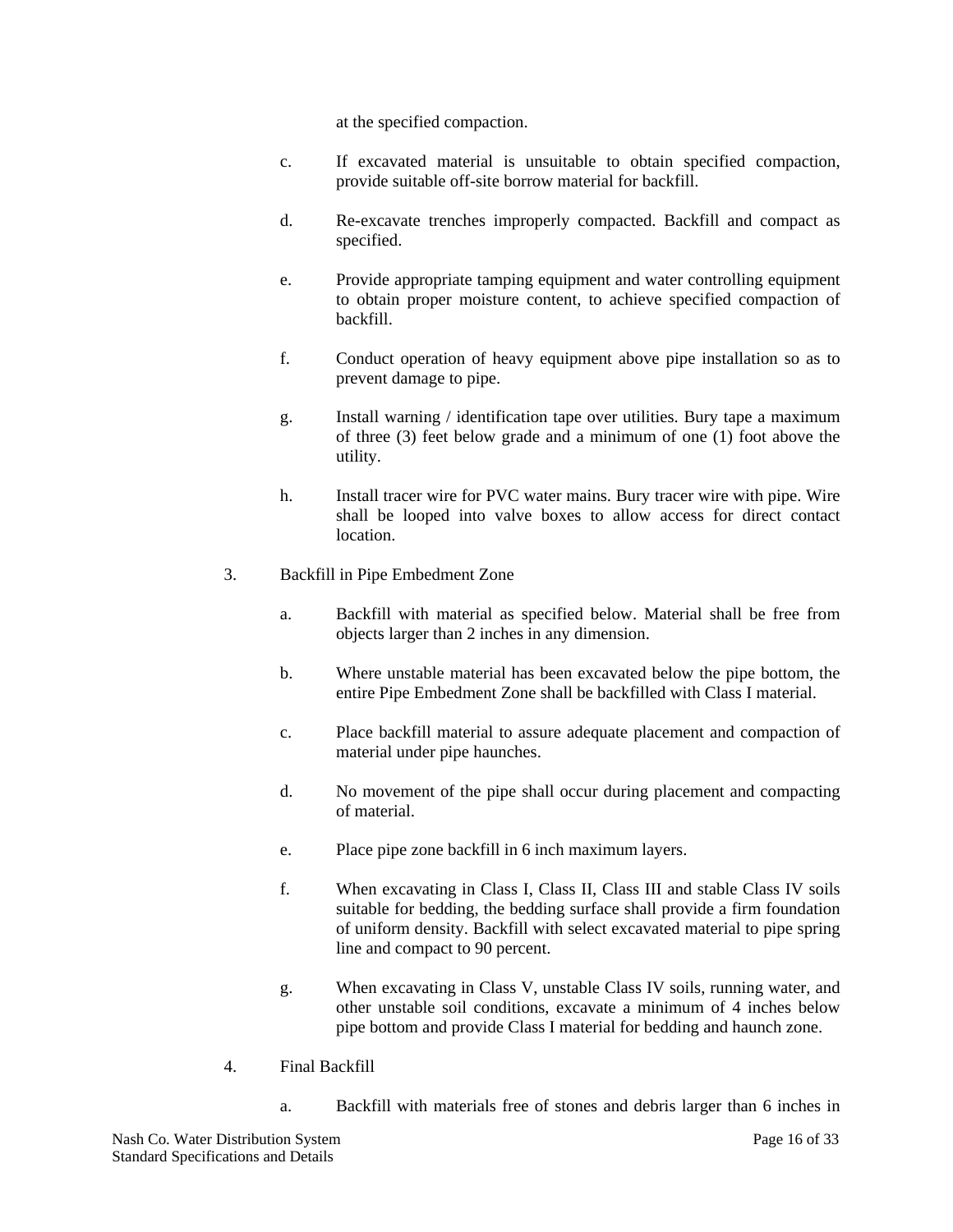any dimension. Place backfill in layers not exceeding the thickness and compacted to the minimum density specified below.

- b. Trench backfilled with noncohesive materials may be compacted with water flooding; except under roadways, shoulders of roadways, and other areas subject to vehicular movement, provided the method of compaction is approved by the County Public Utilities Department and provides the degree of compaction required.
- c. Lifts and Density:
	- i) Undeveloped areas (i.e., forest, fields, and crop lands): Trench may be filled with bulldozer blade provided material fall will not damage pipe. Mound soil over the trench area sufficiently to settle level over time. Degree of compaction shall be 85 percent density as per ASTM D698.
	- ii) Lawns: Backfill in 12 inch layers and compact to 90 percent. Top 12 inches shall be free of material with dimension over 2 inches.
	- iii) Roads (including Right-of-way), drives, parking areas (including areas within 20 feet), and areas adjacent to existing utilities: Backfill in 6 inch layers compacted to 95 percent.
	- iv) Within 20 feet of foundations: Backfill in 6 inch layers compacted to 95 percent.
- 5. Utility Structures: Bring backfill to grade in even lifts on all sides. Lift depths and compaction densities shall be as specified according to area of installation for pipe above. Backfill against cast-in-place concrete structure only after concrete has attained the specified 28 day compressive strength.
- F. Soil Testing
	- 1. Compaction tests may be made at the option of the County. Tests will be performed by an independent testing laboratory. Owner will pay for cost of the initial tests.
	- 2. For each test that fails the compaction requirements, two additional tests shall be made by the testing firm at the direction of the County.
	- 3. Correct deficiencies in compaction.
- G. Pavement Replacement
	- 1. Repair damaged pavement structures as specified herein.
	- 2. Cut existing pavements for utility installation in straight lines generally parallel to the utility. Properly dispose of removed pavement structure.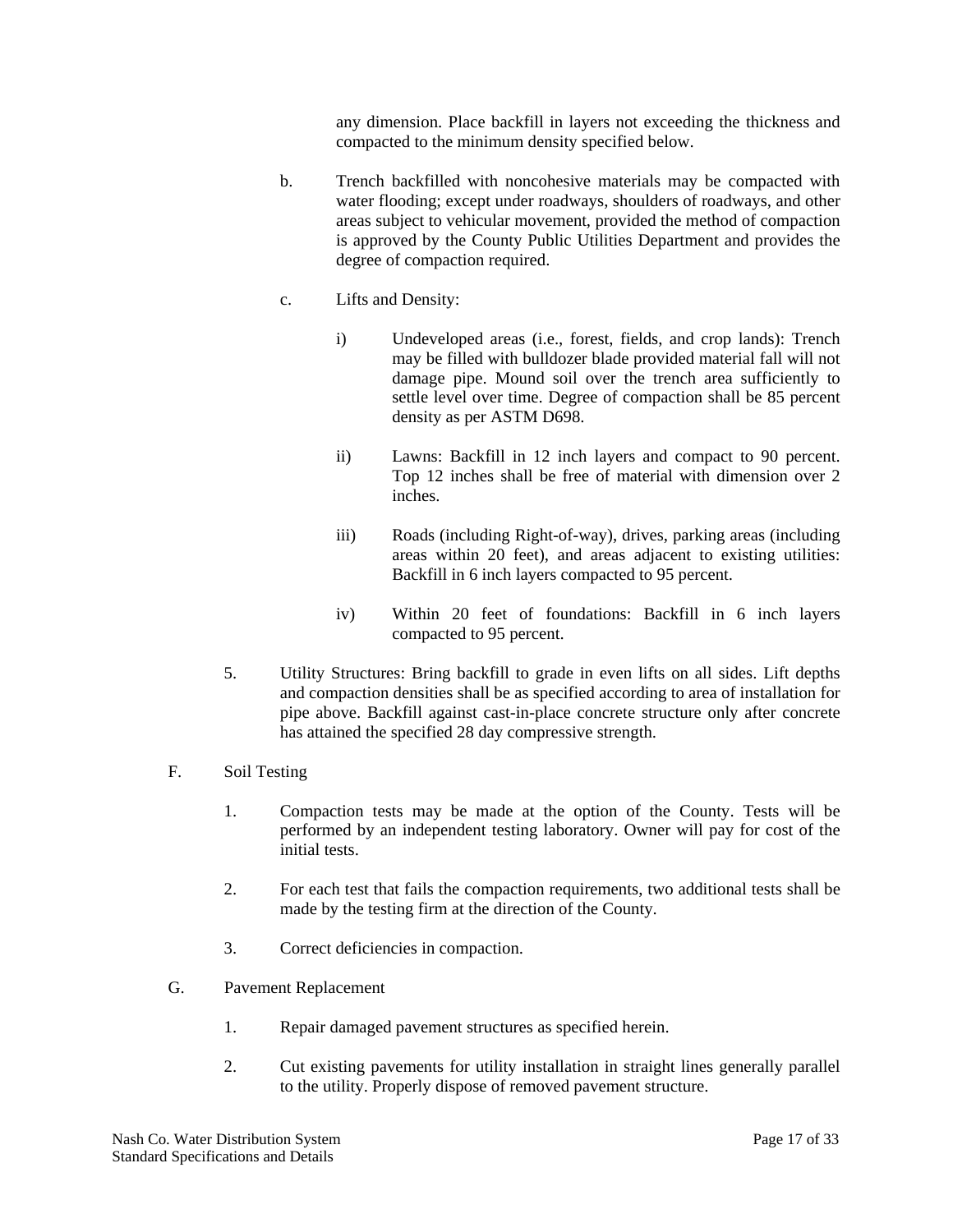- 3. Extend pavement patch 1 foot beyond each side of trench on firm subgrade.
- 4. Flexible Pavements: Replace flexible pavements with a pavement structure equal to existing but no less than as shown on Standard Detail No. 1.16.
- 5. Rigid Pavements: Surface replacement shall match existing surfacing except where otherwise indicated.
- 6. Curbs, Gutters, and Sidewalks: Replace curb and gutters, and sidewalks removed or damaged with similar sections to match the existing. Remove to nearest existing joint. Include cost of work in the unit price for the utility.
- 7. Private Drives: Repair private driveways with the same pavement structure as the existing, but no less than 6 inches of ABC stone and 2 inches of I-2. Grade shall match and tie into the existing driveway.
- 8. Approval of Other Authorities: Pavements under the jurisdiction of the NC Division of Highways shall be subject to the approval of representative of that Division.

#### **1.03 Fire Hydrants**

- A. Location
	- 1. All hydrants to be installed only on 6" mains or larger.
	- 2. Hydrants shall be located within the street rights-of-way at the side property line between lots. In no case shall a fire hydrant be located at or near the middle of a lot's roadway frontage.
	- 3. Positive drainage away from the fire hydrant shall be provided in such a manner so as to prevent damage to the adjoining lots and/or structures when hydrants are being flushed.
	- 4. The number and final location of fire hydrants will be determined by the County Public Utilities Department on a project by project basis.
- B. Specifications: Hydrants shall conform to AWWA C502 and to the following requirements:
	- 1. Nozzles: 2 2½ inch hose and 1 4½ inch pumper connections.
	- 2. Nozzle threads shall conform to National Standards or to the County requirements.
	- 3. Main valve diameter: 4½ inch.
	- 4. Minimum depth of bury: 42 inches.
	- 5. Inlet connections: 6 inch mechanical joint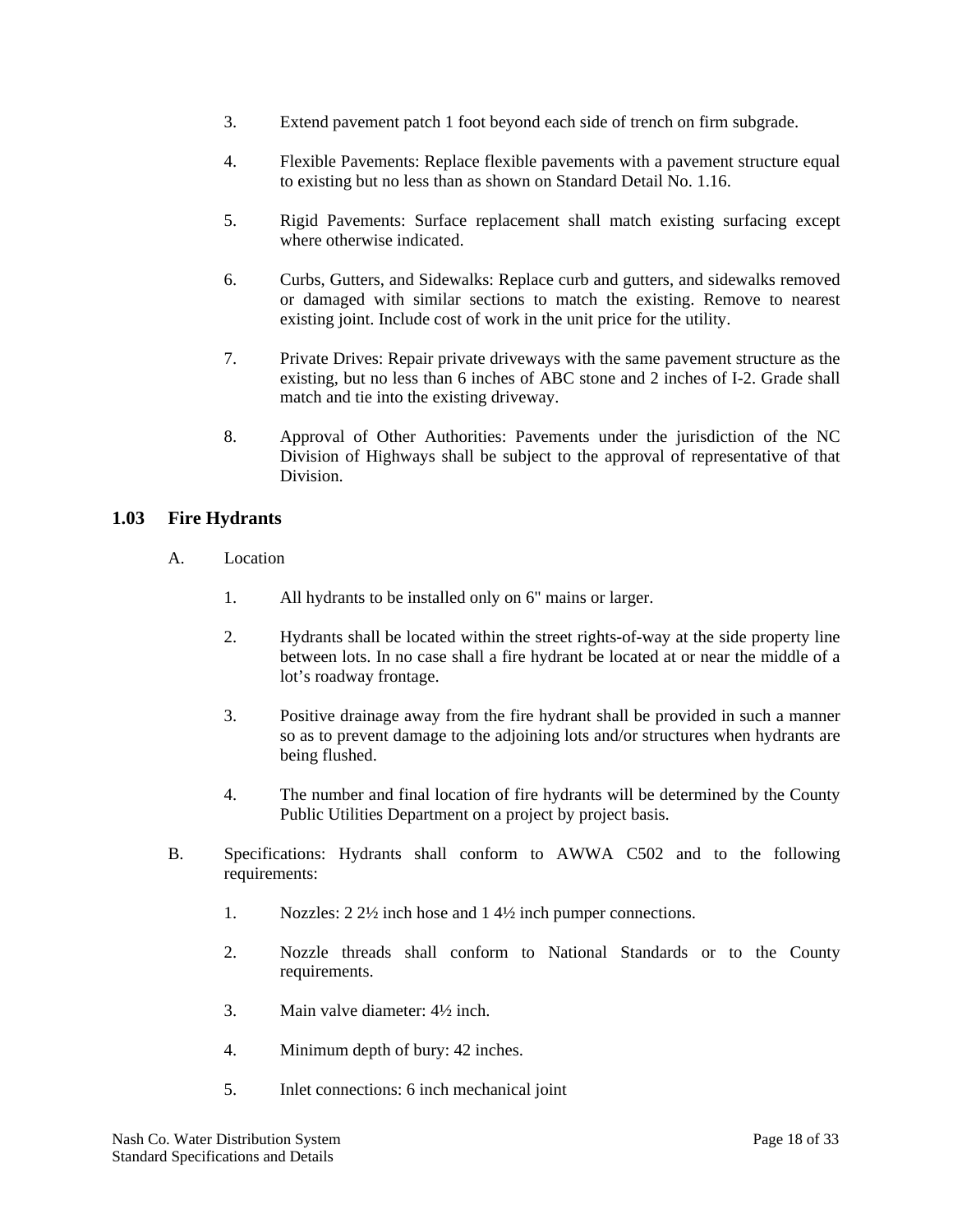- 6. Operating nut shall be pentagon shaped and shall open counter clockwise.
- 7. Close with water pressure
- 8. "O" ring seals.
- 9. Traffic model with frangible sections near the ground line designed to break on impact.
- 10. Provide extension for hydrant standpipe as required to set center line of hydrant nozzle a minimum of 15 inches and a maximum of 24 inches above ground line.
- 11. Remove chains and paint with Rustoleum #964 Federal Safety Red. Nozzle caps and bonnet shall receive a coating of Alert Series 1440 Silver White by Ferro, Inc.
- 12. Oil and grease as recommended by manufacturer after installation.
- 13. Hydrants shall be American Darling B-50-B, Kennedy Guardian in 4½, Mueller Centurion A421, or Waterous Trend 100.
- 14. Hydrant tees are required and shall be mechanical joint anchoring tees number F-1217 as manufactured by Clow Corporation, Number 10180 as manufactured by American Ductile Iron Pipe Company, or equal.
- C. Installation: Hydrants shall be installed in accordance with Public Utilities Department's Standard Detail No. 1.01.

#### **1.04 Backflow Prevention Assemblies**

- A. The use and type of backflow preventers shall meet the requirements of the NC Guidelines for Cross Connection Control in Water Distribution Systems as adopted by the NC Department of Environment and Natural Resources.
- B. Backflow prevention assemblies shall conform to USC Foundation for Cross Connection Control and Hydraulic Research and to the following requirements:
	- 1. Double Check Valve (DCV) in conformance with AWWA C510 and ASSE 1015.
	- 2. Reduced Pressure Zone (RPZ) in conformance with AWWA C511 and ASSE 1013.
	- 3. Service shall be for cold water.
	- 4. Assembly shut-off valves shall be:
		- a. 2-inch and under: ¼ turn, full port, resilient seated, bronze ball valve.
		- b. Over 2-inch: OSandY resilient seated gate valves.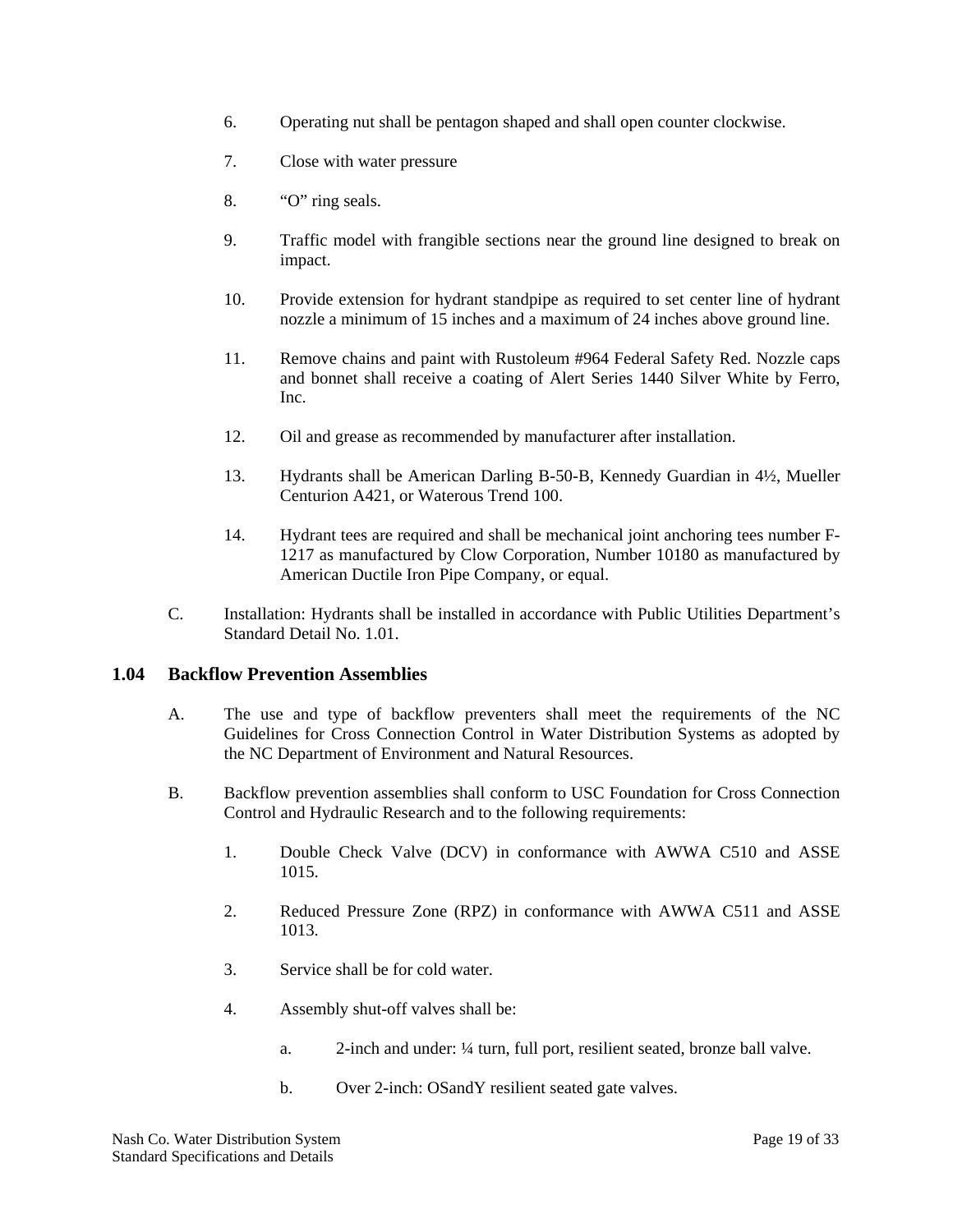- 5. Valves shall be internally epoxy coated in accordance with AWWA C550.
- C. Enclosures for backflow preventers shall meet the following requirements:
	- 1. Aluminum or fiberglass reinforced construction sized to totally enclose "wet" portion of BFP.
	- 2. Provide access through lockable doors or hinged lid for testing of BFP.
	- 3. Shall be totally removable for maintenance of BFP.
	- 4. Lined with unicellular, non-wicking, insulation.
	- 5. Provide thermostatically controlled heat source within enclosure to provide freeze protection to minus 30 degrees F.
	- 6. For enclosure of reduced pressure zone BFP, provide drain openings at each end to accommodate full port discharge form device. Openings shall be protected against intrusion of wind, debris, and animals.
	- 7. Provide means of permanent anchor to concrete pdd.

#### **1.05 Valves and Appurtenances**

- A. Location
	- 1. Valves shall be installed on all branches from feeder mains and on hydrant branches according to the following:
		- a. 3 valves at cross intersections
		- b. 2 valves at tee intersections
		- c. 1 valve on hydrant branches
	- 2. Main line valves on straight runs between intersections shall be spaced at intervals distances not exceeding the following:

| Main Size | <b>Maximum Spacing</b> |
|-----------|------------------------|
| 2"        | 400'                   |
| 4"        | 600'                   |
| 6"        | 800'                   |
| 8"        | 1,000'                 |
| 12"       | 1,400'                 |
| 16"       | 1,800'                 |

- 3. Ductile iron, mechanical joint gate valves shall be used for water mains through 12 inch in diameter. For mains 16 inch and larger, butterfly valves may be used.
- 4. A valve location post, as per Standard Detail No. 1.17 shall be installed for each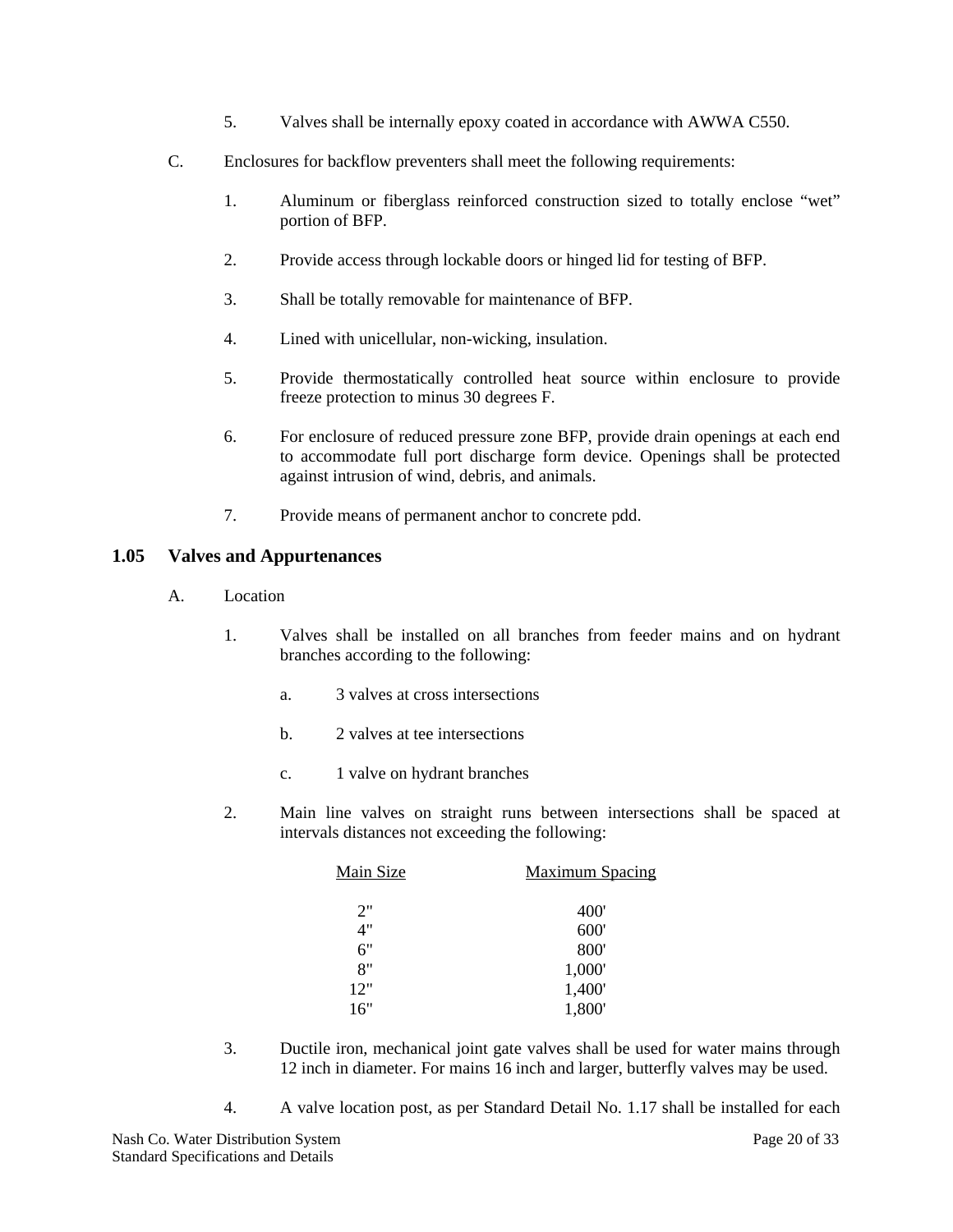main line underground valve of 4" nominal size and larger.

- B. Specifications
	- 1. General: Valves shall conform to AWWA C800 and to the following requirements:
		- a. Size shall be as required for the pipe size and material as indicated on the Drawings and specified herein.
		- b. Open by counterclockwise rotation.
		- c. Provide an interior protective epoxy coating in accordance with AWWA C550 on ferrous surfaces in contact with the liquid.
		- d. Components in contact with the liquid shall be in compliance with NSF 61.
		- e. Standard system working pressure of 150 psi.
		- f. Equip valves with a suitable means of operation.
		- g. For buried valves over 5 feet deep, provide extension stems of cold rolled steel to bring the operating nut to within 30 inches of the ground surface. Extension stems shall also be provided as required for floor stands and to floor valve box.
		- h. Provide valve accessories as required for proper valve operation for valve locations as indicated on the Drawings and as recommended by valve manufacturer.
		- i. Similar valve types shall be of one manufacturer.
	- 2. Gate valves: 3" and larger
		- a. Valves shall conform to AWWA C509 for resilient-seated gate valves.
		- b. O-ring stem seal on non-rising stem (NRS) valves.
		- c. Valve shall be designed for 150 psi working pressure.
		- d. Ends shall be mechanical joint for underground locations and flanged joint for above ground locations.
		- e. Valves shall be non-rising stem (NRS) with wrench nut for underground locations and Outside Screw and Yoke (OS and Y) with handwheel for above ground locations.
	- 3. Butterfly Valves: 3" and larger
		- a. Butterfly valves shall conform to AWWA C504 for potable water.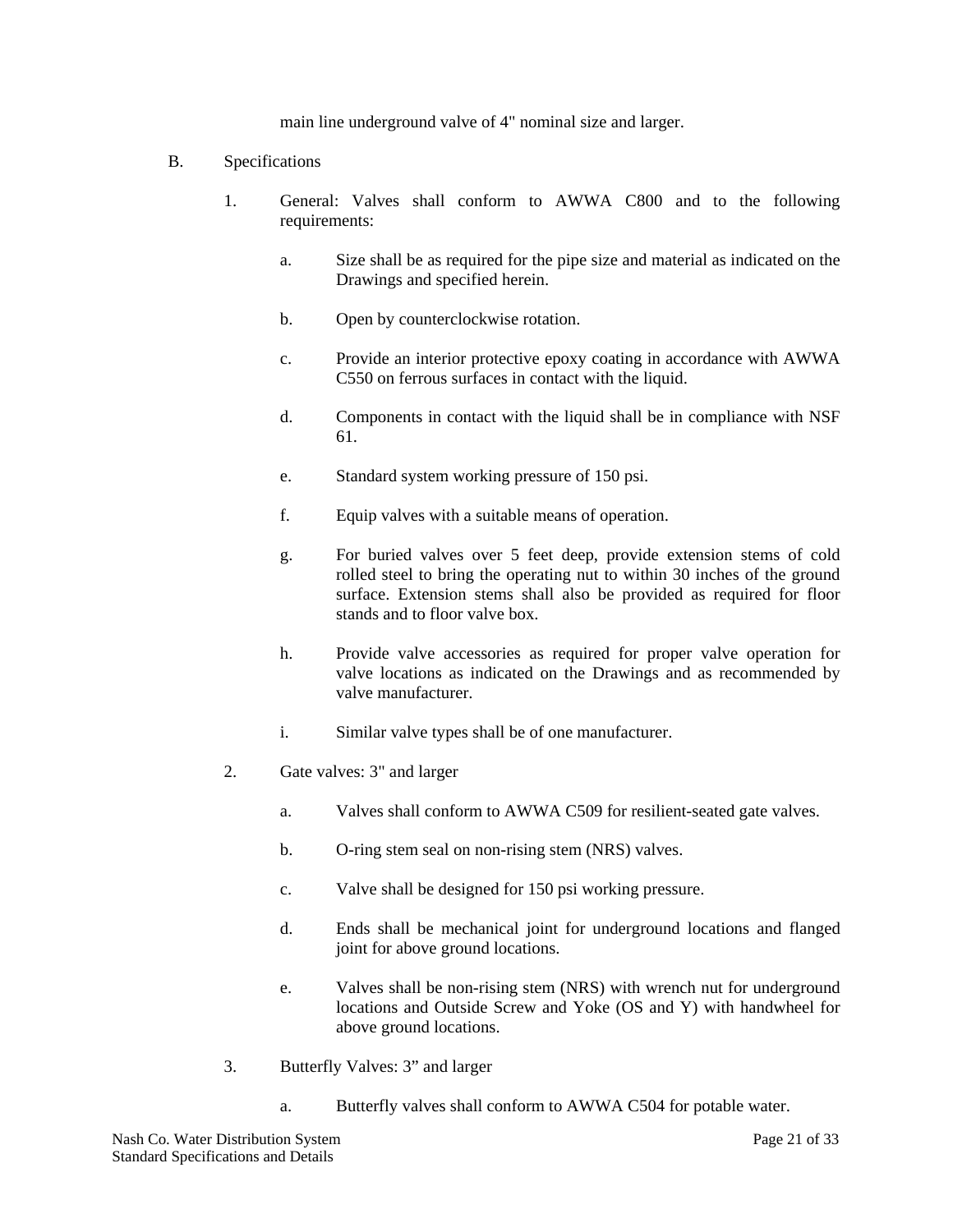- b. Valve body shall be cast or ductile iron mechanical-joint for underground location.
- c. Valves shall be class 150B.
- d. Rubber seats shall mate with stainless steel or nickel-copper alloy seat surfaces.
- e. Valve shafts shall consist of one-piece unit extending completely through the valve disc for valves under 12-inches. Above this size, shaft shall be one piece or the stub-shaft type. Shafts shall be type 304 stainless steel.
- f. Valve discs shall be cast iron, ductile iron, or stainless steel.
- 4. Tapping Valves
	- a. Tapping valves shall conform to the specifications for gate valves, and shall be specifically modified for the passage and clearance of the tapping machine cutter.
	- b. The mating end to the tapping sleeve shall be raised male surface to provide true alignment to the sleeve and tapping machine.
	- c. Valves shall be of the same manufacturer as the tapping sleeve.
- 5. Valve Boxes
	- a. Box shall be high strength cast iron of the screw or telescopic type. Box shall consist of a flare base section, center extension as required, and a top section with the word "WATER" cast in the cover. Length of box shall be such that full extension of box is not required at the depth of water main cover.
	- b. Valve operation nut shall be within 30 inches of the top of the box. Provide stem extension if necessary to bring operating nut to within 30 inches of the top of box.
	- c. Extension stem (if necessary) shall be sized so as to transmit full torque from the operating mechanism to the valve stem without binding, twisting, or bending. Stem shall be made from heavy steel pipe. Stem shall be complete with couplings for connection to valve and floor stand where required. When valve extension kits are used they must be as recommended by the valve manufacturer.
	- d. Set a valve box over each buried valve. Support box so that no stress shall be transmitted to the valve or pipe line. Install box plumb and set top flush with finished grade. Operating nut shall be centered in box. Provide a 24-inch by 24-inch wide by 6-inch thick concrete pad at the top of valve boxes in paved areas.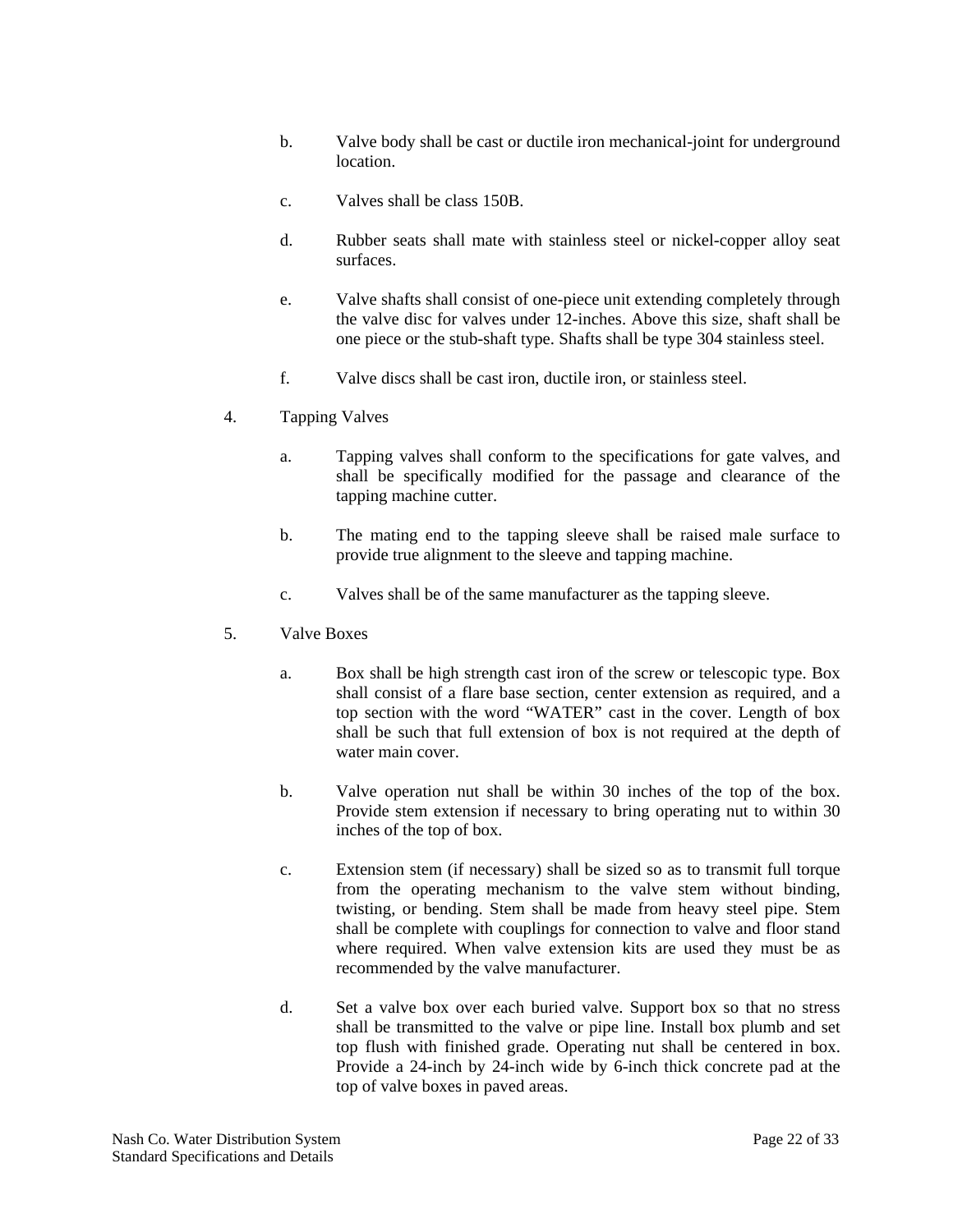- 6. Blow-Off Assemblies
	- a. Blow-off assemblies, as shown in Standard Detail No. 1.03, shall be installed at all dead-ends and at distinct low points.
	- b. A blow-off location post, as per Standard Detail No. 1.17, shall be installed for each blow-off assembly.
	- c. Fire hydrants shall be used as a blow-off for lines greater than 6-inch in diameter.
- 7. Fittings
	- a. Fittings for pipe 3-inch and larger shall conform to AWWA C110, or C153 and have mechanical joints with transition gaskets as required for the pipe outside diameter. Fittings shall be made of gray-iron or ductile iron.
	- b. Interior of fittings shall be cement-mortar lined with a bituminous seal coat in accordance with AWWA C104.
	- c. 2-inch and smaller fittings shall be brass or as approved by the Public Utilities Department.
	- d. All fittings shall be rated for the same operating pressure as the pipe for which they are to be used.
	- e. Fittings for HDPE pipe shall be limited to HDPE molded flange adapters for the exclusive use to mechanically join HDPE pipe and ductile iron fittings. Fittings shall have the same pressure rating as the HDPE pipe.
- 8. Tapping sleeves shall be the two piece type, 304 stainless steel, gray cast or ductile iron with mechanical joint to the main line and flanged to the tapping valve. Tapping sleeve shall be of the same manufacturer as the tapping valve. Side flange seals shall be of the O-ring or 360 degree gasket type. Sleeve shall be designed for a system working pressure of 150 psi.
- 9. Air Release Valves: If the design engineer or the County Public Utilities Department determine that air release valves are needed, they shall conform to the following requirements:
	- a. Air release valves  $(\frac{1}{2})$  to 16") shall meet or exceed the requirements of AWWA C512.
	- b. Valve shall be of the single housing, short body style that combines the operation of both an air/vacuum and air release valve.
	- c. Provide threaded inlet.
	- d. Valve shall be manufactured for a 150 psig working pressure.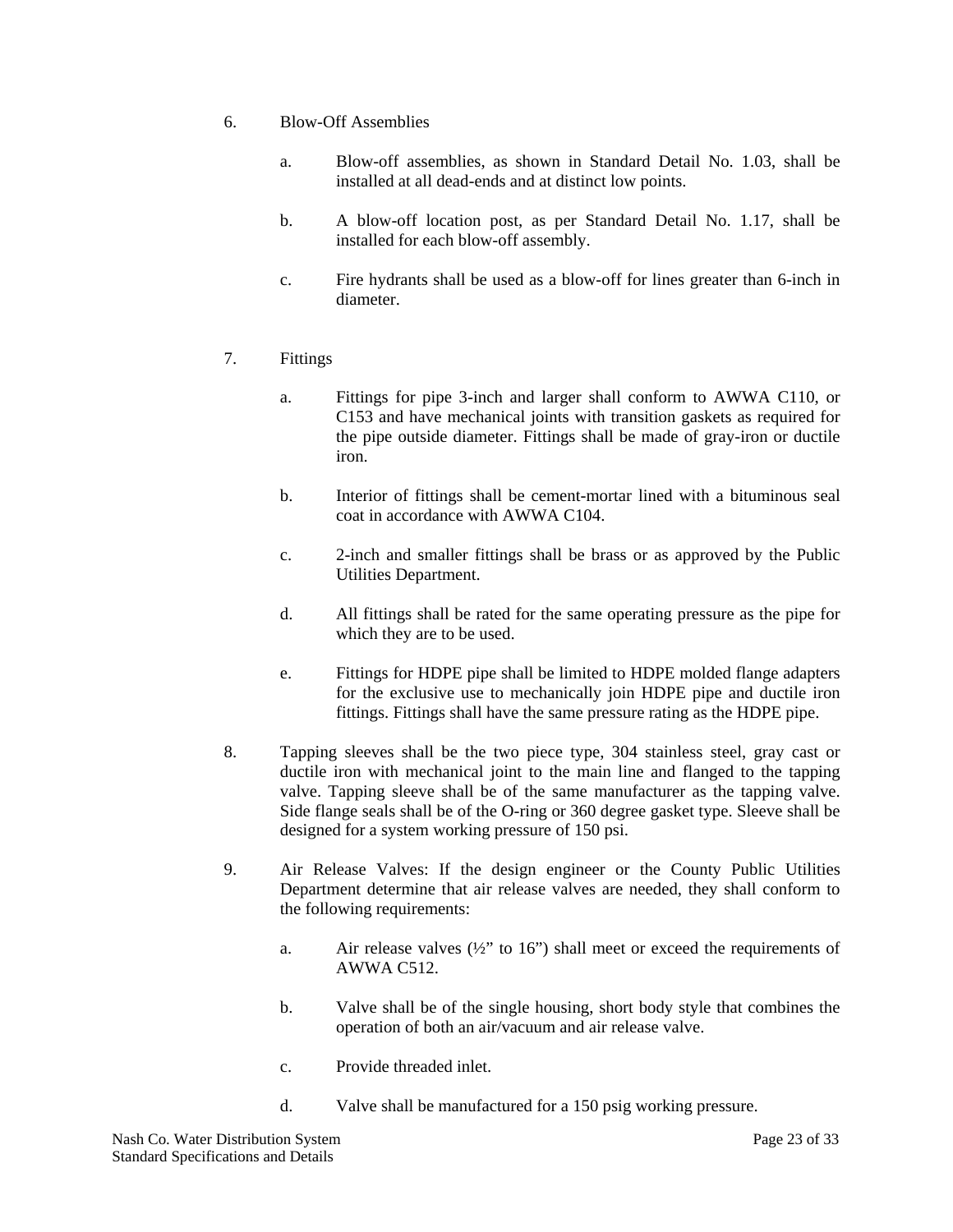- e. Provide stainless steel ball float and internal trim.
- f. Provide isolating bronze ball valve for connection to main line.
- 10. Check Valves
	- a. Check valves shall be swing-check type conforming to AWWA C508 and to the following requirements:
		- i) Provide lever and weight for swing check control.
		- ii) Metal to metal or resilient material to metal seat construction.
		- iii) Ends shall be flanged.
	- b. All check valves four (4) inches and larger shall be the horizontal, lever and weight swing type check valves. Check valves smaller than four (4) inches shall be swing type with screen in cap and renewable composition disc.
	- c. Valves shall be manufactured by Mueller, Clow, Dresser or approved equal.
- 11. Reaction Blocking
	- a. All fittings or components subject to hydrostatic thrust shall be securely anchored by the use of poured in place concrete thrust blocks.
	- b. Concrete shall be placed so as to not interfere with the removal of the fitting or components.
	- c. Concrete for reaction blocking shall be 3,000 psi or greater.
	- d. Alternative restraining methods may be approved by the Public Utilities Department.
- C. Installation
	- 1. Valves shall be installed on a firm foundation of concrete. Bolted connections shall be protected from the concrete and not embedded. Connection to the pipe shall be such that there shall be no stress at the joint caused by misalignment.
	- 2. Maximum depth of valve nut shall be 30 inches. When extension kits are used, they must be manufactured by the same company which manufactured the valve.
	- 3. Where valves are located in paved areas, the valve box shall be adjusted to the finished street grade. A 2'x2'x6" concrete pad shall be placed around the box below the asphalt surface.
	- 4. Valves located outside of paved areas shall have a pre-cast concrete collar placed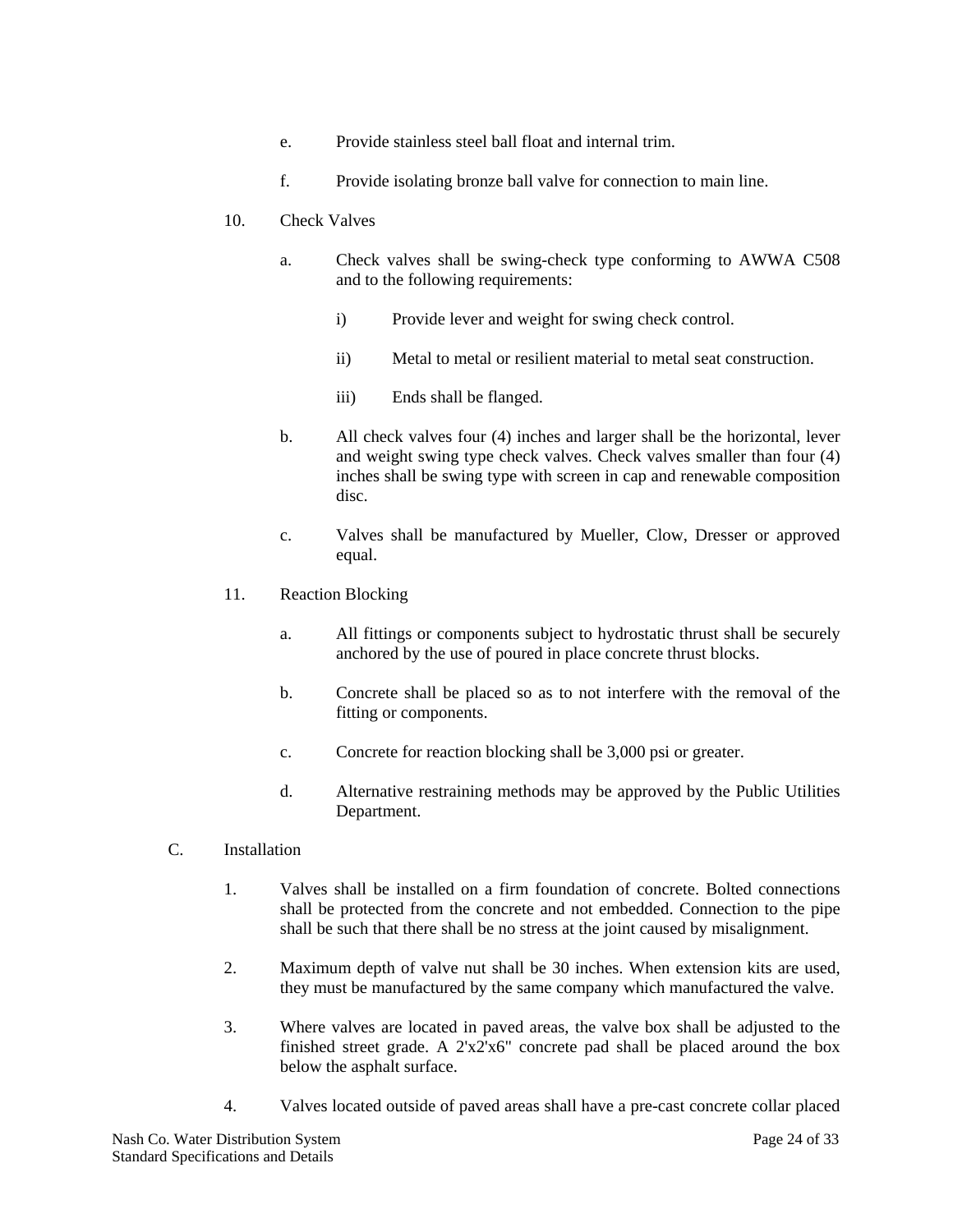around the box.

- 5. Valve boxes shall be centered over the wrench nut and seated on compacted fill without touching the valve assembly.
- 6. Air release valves shall be installed in a manhole as per Standard Detail No. 1.15.
- 7. Tapping valves and sleeves shall be installed in strict compliance with the manufacturer's recommendation. All bolts shall be properly torqued.

#### **1.06 Water Services**

- A. General
	- 1. A service tap shall be made for each platted lot by the contractor prior to pressure testing of the water main. In lieu of this, the taps may be made after testing, while the line is under pressure and being observed for leakage by a County representative.
	- 2. Water meters for all services shall be purchased from Nash County or another supplier approved by Nash County. Meters purchased by Nash County that are 2 inches and smaller shall be delivered to the Public Utilities Department and will be installed by the Public Utilities Department or an approved contractor as services are activated. Meters larger than 2 inches shall be installed by the developer under the supervision of the Public Utilities Department. No meters shall be installed or placed into service until there is an inspection certificate completed by Nash County Inspections Department.
	- 3. Service saddles shall be provided for service pipe connection to main pipe material. Saddles shall meet the following requirements:
		- a. Bronze or iron body to conform to the outside dimension of the main.
		- b. O-ring, Buna N rubber gasket to provide watertight connection.
		- c. Hinged, double bottom strap design.
		- d. Threaded outlet to match threads on corporation valve.
	- 4. The maximum size of direct taps without a fitting, tapping sleeve or saddle for ductile iron water main shall be as follows:
		- a. 6" main 1" tap
		- b. 8" main 1 1/4" tap
		- c.  $10'' \text{ main} 1\frac{1}{2}$  tap
		- d. 12" main 2" tap
	- 5. Unless otherwise directed by the Public Utilities Department, meters shall be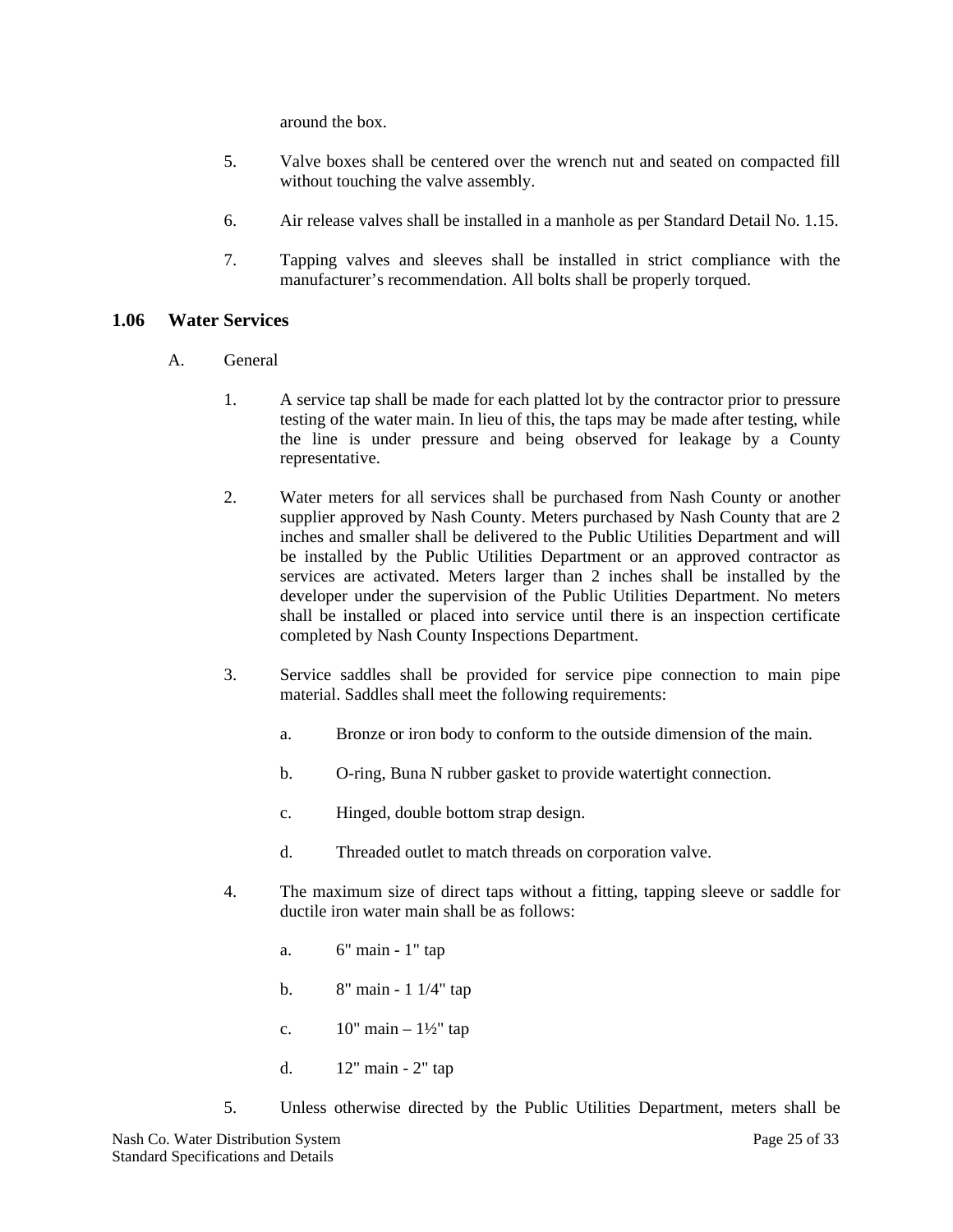located at the right-of-way line.

- 6. Taps shall be located at 10:00 or 2:00 on the circumference of the pipe. Taps shall be staggered alternating from one side of the water main to the other and at least 12 inches apart. Taps must be a minimum of 24 inches apart, if they are on the same side of the pipe.
- 7. The water meter shall be sized based on water demand. Water meter size can generally be determined from the following table.

#### Water Meter Sizing

Supply Systems Predominately for Flush Tanks

| Meter Size          | Load Range           | Flow Range  |
|---------------------|----------------------|-------------|
| (Inches)            | (Number of Fixtures) | (GPM)       |
| $5/8"$ PD           | $1 - 22$             | $0 - 20$    |
| 1"<br>PD.           | $22 - 140$           | $20 - 50$   |
| $1\frac{1}{2}$ " PD | $140 - 450$          | $50 - 100$  |
| $2"$ PD             | $450 - 1000$         | $100 - 200$ |
| $3"$ T or C         | $1000 - 2500$        | $200 - 400$ |
| $4"$ T or C         | $2500 - 5000$        | $400 - 600$ |

Supply Systems Predominately for Flush Valves

| Meter Size<br>(Inches) | Load Range<br>(Number of Fixtures) | Flow Range<br>(GPM) |
|------------------------|------------------------------------|---------------------|
|                        |                                    |                     |
| $5/8"$ PD              | $1 - 8$                            | $0 - 20$            |
| 1"<br>PD.              | $8 -$<br>50                        | $20 - 50$           |
| $1\frac{1}{2}$ " PD    | $50 - 275$                         | $50 - 100$          |
| $2"$ PD                | $275 - 1000$                       | $100 - 200$         |
| $3"$ T or C            | $1000 - 2500$                      | $200 - 400$         |
| $4"$ T or C            | $2500 - 5000$                      | $400 - 600$         |

PD = Positive Displacement

 $T =$ Turbine

 $C =$  Compound (must be sized on a case by case basis)

8. A 12-gauge insulated wire shall be taped to the service line and extended from the locator wire on the main into the meter box. The tracer wire color shall be blue.

#### B. Materials

- 1. Corporation Stops
	- a. The size of the stop shall be the same as indicated for the service line on the drawings.
	- b. The inlet thread shall conform to the requirement of AWWA C800.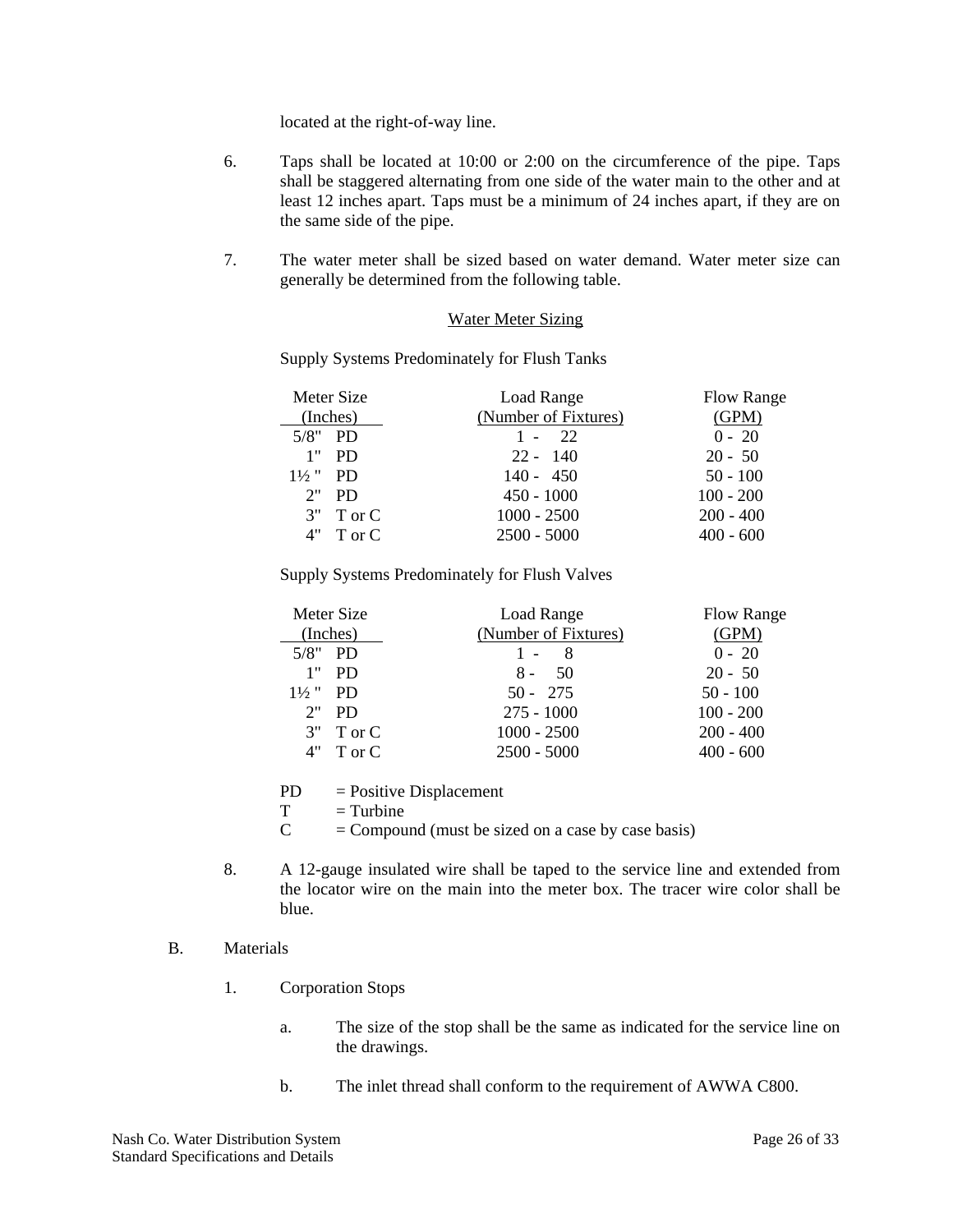- c. The outlet thread shall be as required for the pipe material specified.
- 2. Service saddles shall be provided for service pipe connection to main pipe material. Saddles shall meet the following requirements:
	- a. Bronze or iron body to conform to the outside dimension of the main.
	- b. O-ring, Buna N rubber gasket to provide watertight connection.
	- c. Hinged, double bottom strap design.
	- d. Threaded outlet to match threads on corporation valve.
- 3. Service Tubing
	- a. Service lines ½-inch through 3-inch shall be polyethylene (PE) tubing. PE pipe shall be pressure rated 160 psi, SDR 9 and shall meet the requirement of AWWA C901.
	- b. Line shall be made from material having standard CTS PE code designation PE 3406.
	- c. Direct bury #12 THNN wire with polyethylene pipe for tracing and locating service lines.
- 4. Meter Boxes/Setters/Vaults
	- a. Meter boxes and covers shall be cast iron and sized for required water meter. Lid shall be made for touch read with a 1¾ inch hole for transmitter.
	- b. Box shall be Russell MBX1 or approved equal.
	- c. Setter shall be made of copper and compatible with the meter and other fittings to be supplied.
	- d. Setter shall have a curb stop on the public side of the meter. Curb stop shall be O-ring sealed and capable of being locked in the closed position. Setter shall have a dual check valve on the private side of the meter.
	- e. Setter shall be Ford LSAVHH21-233W for K4 copper or Ford LSAVHH41-233W CTS plastic or approved equal.
	- f. Meter boxes for 1½-inch and 2-inch services shall be lightweight polymer concrete as shown in Standard Detail No. 1.09.
	- g. Meter boxes shall be set on standard bricks supported on a minimum of 6-inch of crush stone. Top of box shall be set flush with the ground.
- 5. Meters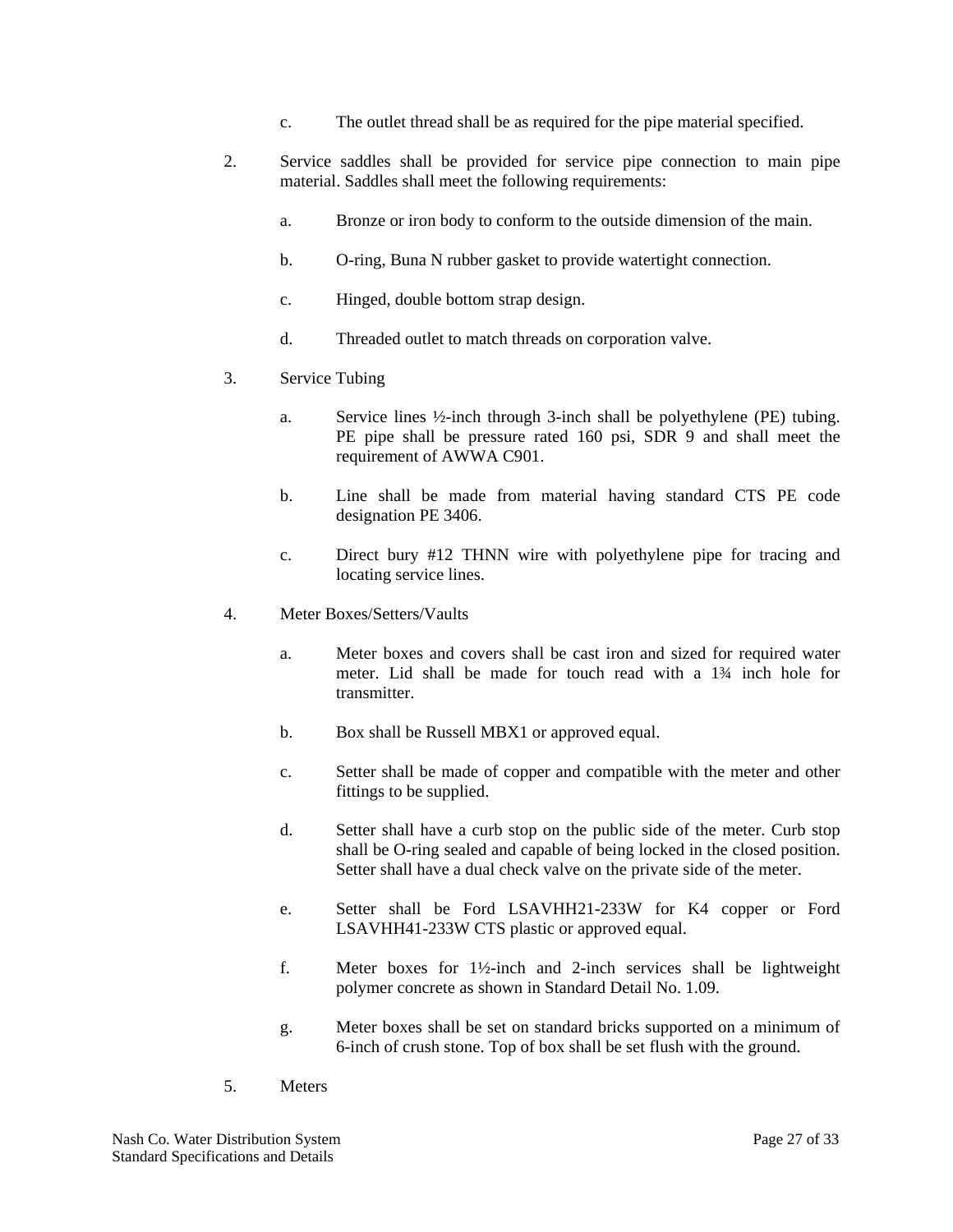- a. Compound meters shall conform to AWWA C702 and to the following requirements:
	- i) Meter size shall be as indicated on the Drawings.
	- ii) Meter ends shall match pipe fittings.
	- iii) Provide magnetic drive with sealed gear housing.
	- iv) Main casing shall be cast iron.
	- v) Indicator/Totalizer shall have:
		- 1. 4-inch combination dial reading in gallons per minute (gpm) and gallons
		- 2. Rate of flow indicator with a range of 0-15,000 gpm
		- 3. 6-digit totalizer
		- 4. Circular test dial
	- vi) Meters shall be purchased from Nash County.
- b. Install meter boxes and water service components so top of meter will be within 6 inches of the surface.
- 6. Meter Valves
	- a. Meter valves shall be as required for installation with the type of service pipe provided and the water meter used and shall be suitable for an operating pressure of 150 psi.
	- b. Valves shall be of brass and bronze construction with O-ring seals.
	- c. Valves shall be straight cascading dual check valves as manufactured by Ford or equal.
- 7. Pressure Reducing Valve
	- a. The valve shall maintain a constant downstream pressure regardless of the varying inlet pressure.
	- b. The valve shall meet Federal Specification, MIL-V-18146, Type II.

#### **1.07 Testing and Inspection**

- A. General
	- 1. Prior to installation, all materials used must have a preliminary inspection by the County Public Utilities Department.
	- 2. The contractor shall furnish all materials, labor and equipment to perform all testing and inspections to the satisfaction of the Public Utilities Department.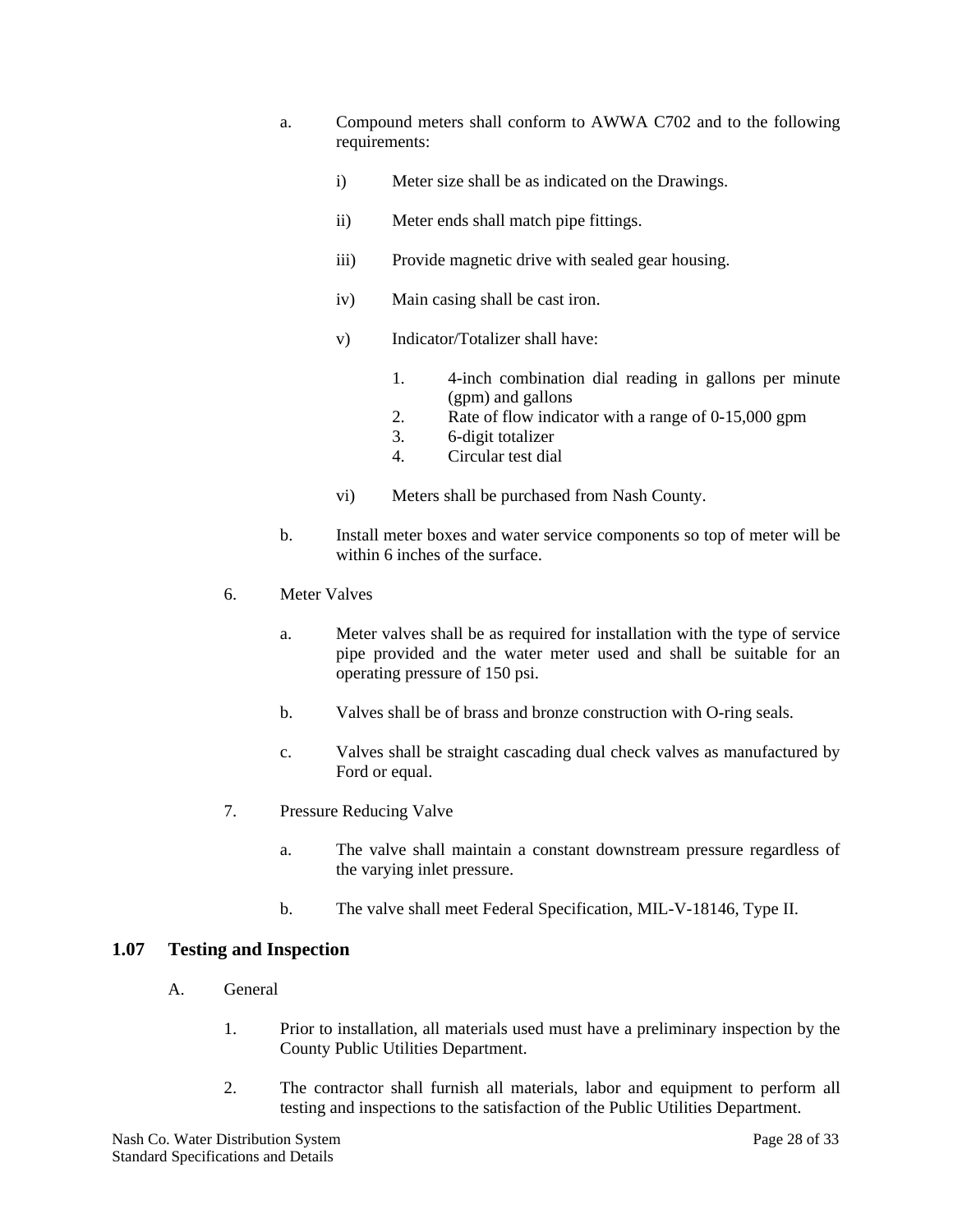- 3. The Public Utilities Department will provide water for the testing of water mains up to 3 times the volume of the main to be tested. If additional water is required, the contractor will be responsible for the additional cost.
- 4. Clean and flush all pipes of foreign matter prior to testing. If required by the County Public Utilities Department, 8 inch and larger mains shall be cleaned and flushed by using the cleaning device with the commercial name "Pigs".
- 5. No valve on the existing system shall be operated without authorization from the County Public Utilities Department.
- 6. Notify the County Public Utilities Department 48 hours prior to conducting any test.
- B. Pressure Testing
	- 1. Pressure test in accordance with AWWA C600 for ductile iron pipe and AWWA C605 and M23 for PVC pipe and as specified herein.
	- 2. General:
		- a. The source, quality, and method of disposal of water to be used in test procedures shall be approved by the County Public Utilities Department.
		- b. Obtain County permission 48 hours prior to filling or flushing of pipe system with water from owner's water system. County shall operate valves connected to the existing water system. Where large quantities of water may be required for flushing, County reserves the right to require that flushing be done at periods of low demand.
		- c. Clean and flush pipe system of foreign matter prior to testing.
		- d. Provide air vents at high points in the line section to be tested for releasing of air during filling. Service corporation stops may be used for air vent when located at a high point. Include cost of air vents in price of testing. Leave corporation stops in place after testing and note locations on Record Drawings.
		- e. Allow concrete blocking to reach design strength prior to pressure testing.
		- f. Test main prior to installation of service taps.
		- g. Repair defects in the pipe system. Make repairs to the same standard as specified for the pipe system.
		- h. Retest repaired sections until acceptance.
		- i. Repair visible leaks regardless of the test results.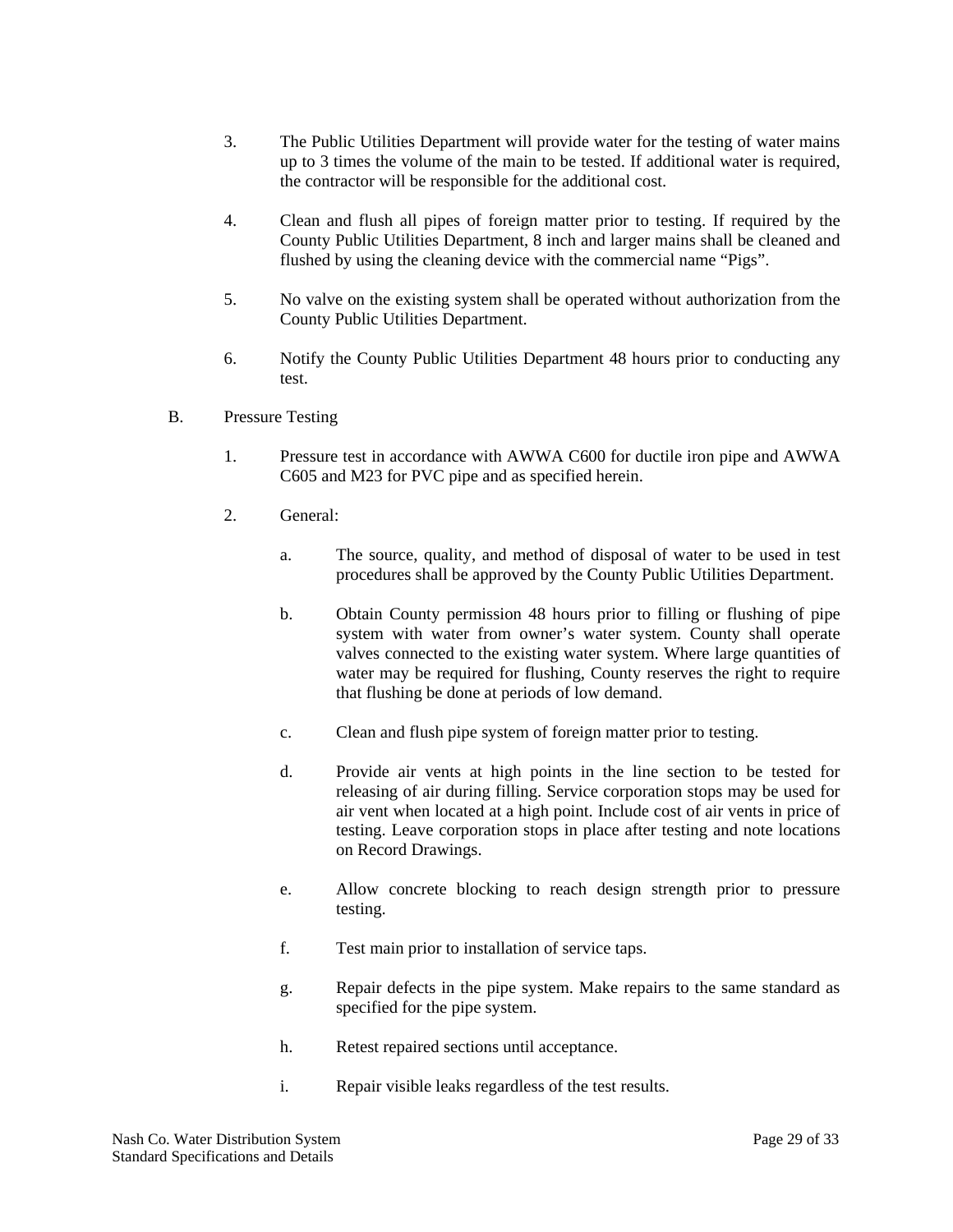- j. Pipe sections shall not be accepted and placed into service until specified test limits have been met.
- 3. Testing:
	- a. Notify the County a minimum of 48 hours prior to testing.
	- b. Perform tests in the presence of the County.
	- c. Length of line to be tested at one time shall be subject to approval of the County. Make pressure tests between valves. Furnish suitable test plugs where line ends in "free flow."
	- d. Upon completing a section of pipe between valves, test pipe by maintaining for a two hour period a hydrostatic pressure of 150 psi.
	- e. Test pressure shall not vary by more than  $+/-$  5 psi for the duration of the test.
	- f. Allowable leakage shall be less than 10 gallons per inch of diameter per mile of pipe per 24 hours.
- C. Disinfection:
	- 1. After satisfactory completion of the pressure test, disinfect new potable water mains and existing mains that have required repair in accordance with AWWA C651 and as specified herein. Disinfect water mains in a maximum length per day of 2,000 feet.
	- 2. General:
		- a. Provide a superintendent experienced in the required procedures for disinfecting with chlorine.
		- b. Obtain County permission 48 hours prior to filling, flushing, and chlorinating of the water mains. County shall operate valves connected to the existing water system.
		- c. Do not allow highly chlorinated water into the existing distribution system.
		- d. If there is any question that the chlorinated discharge will cause damage to the environment, a reducing agent shall be applied to the water to neutralize the residual chlorine. Federal, state, or local environmental regulations may require special provisions or permits prior to disposal of highly chlorinated water.
		- e. Perform disinfection and testing in presence of the County.
	- 3. Connection to Existing System: Notify the County 48 hours prior to making connections to the existing system. Thoroughly clean the existing water main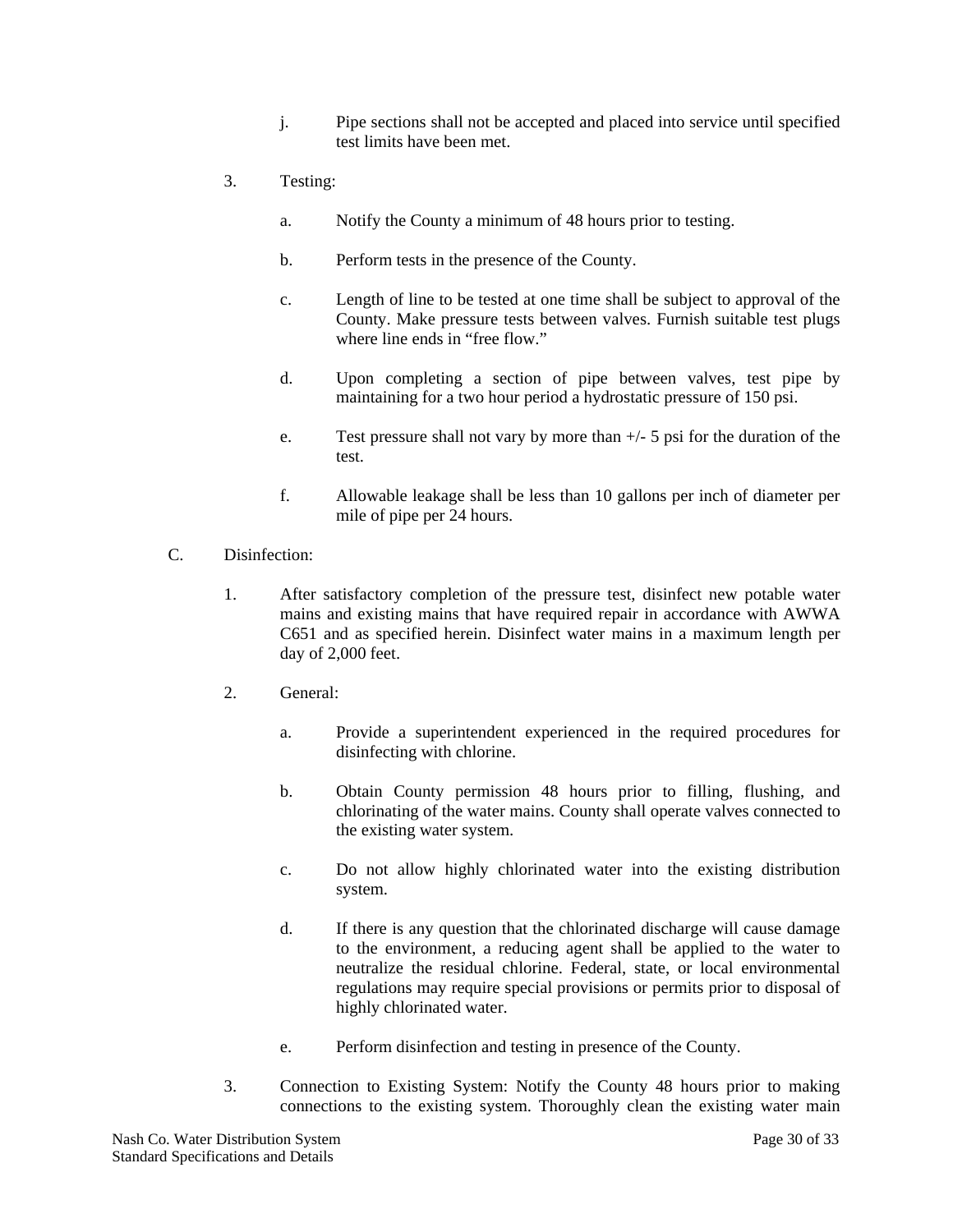exterior prior to the installation of tapping sleeves and corporation stops. Lightly dust with calcium hypochlorite powder the water main exterior and the interior surface of the tapping sleeve, and corporation stops.

- 4. After satisfactory flushing of the main, disinfect by the injection of a chlorine solution. Induce chlorine in sufficient quantity to maintain a chlorine residual of at least 50 ppm throughout the system to be tested. Maintain the chlorine solution in the system for at least 24 hours.
- 5. Valves and Fire Hydrants: Open and close valves on the mains being disinfected a minimum of three (3) times during the chlorine contact period and a minimum of three (3) times during flushing. Fire hydrants and other appurtenances should receive special attention to insure proper disinfection.
- 6. For Cut-In Construction: Use the following procedures for disinfecting of the new installation and the existing main at the cut-in point in accordance with AWWA C651, Section 9:
	- a. Apply liberal quantities of hypochlorite, in the form of tablets, to the open trench.
	- b. Interior of new pipe and fittings and the ends of the existing mains shall be swabbed or sprayed with a 1 percent hypochlorite solution before installation.
	- c. Install a 2-inch tap downstream of the work area. The tap shall be used for blowing off the main. Or, use the next fire hydrant downstream of the work area for blowing off the main.
	- d. Install a 2-inch tap just upstream of the new installation. Control water from the existing system so as to flow slowly into the work area during the application of chlorine. After the line is thoroughly flushed, add chlorine solution at a concentration of 100 ppm by the continuous feed method and hold in the main for 1 hour.
- 7. Prior to flushing, the free chlorine residual shall be a minimum of 25 ppm. Flushing of the lines shall proceed until the lines contain the normal chlorine residual of the system.
- 8. Bacteriological and Chlorine Residual Sampling and Testing:
	- a. Test for free chlorine residual at required bacteriological test locations immediately after induction of highly chlorinated water and again after 24 hours, prior to flushing of the highly chlorinated water from the potable water system.
	- b. Obtain two samples at each location specified after the chlorination procedure is completed, and prior to placing the system in service. Take the first sample immediately after flushing of the chlorinated water and again in 24 and 48 hours. A set of samples shall be taken as a minimum at the following locations: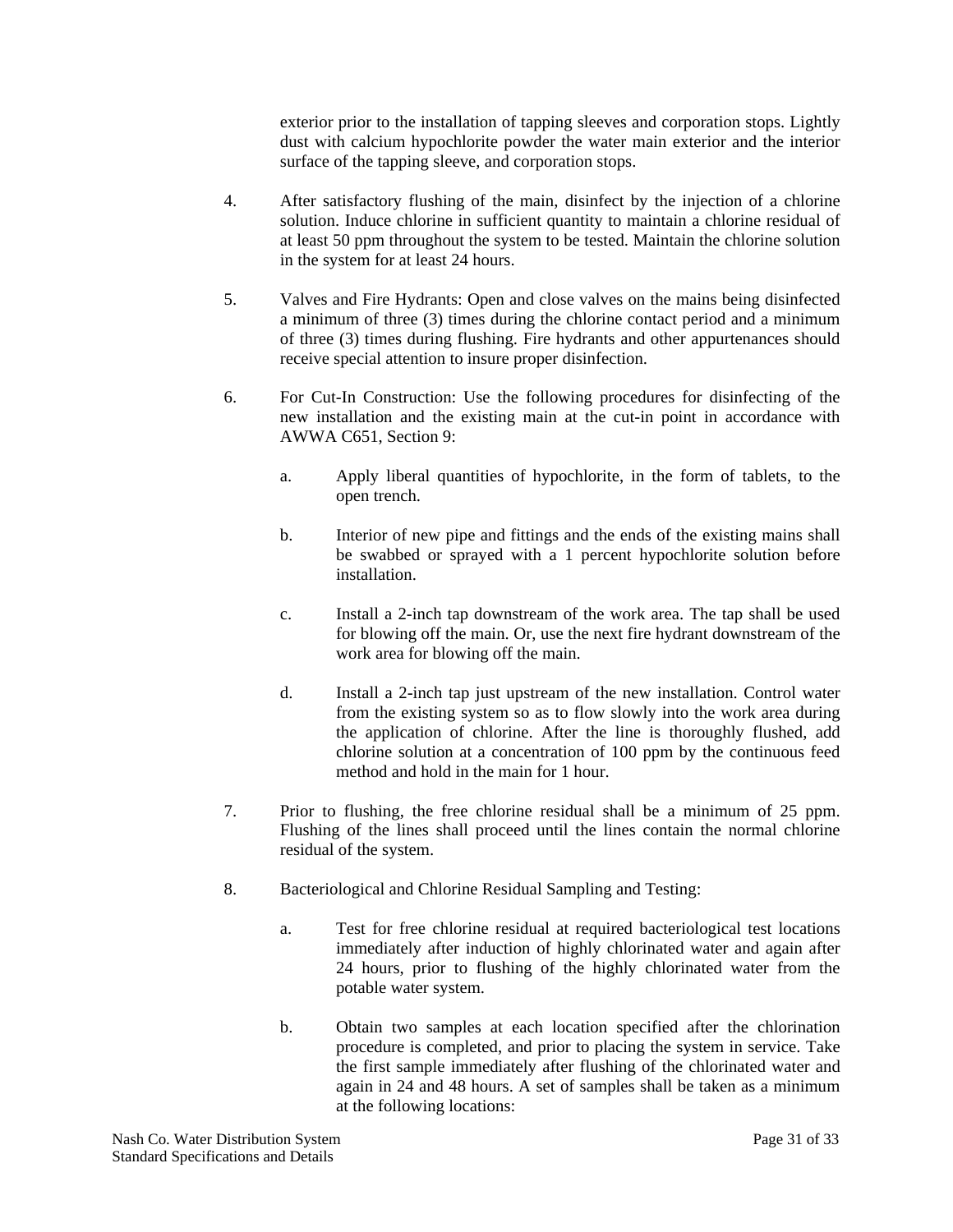- i) Every 1,200 lf.
- ii) End of each main.
- iii) A minimum of one from each branch.
- iv) Mains at cut-in locations: Each side of work area. Time between samples to be determined by engineer in the field.
- c. Recommended additional samples. During the required sampling of water from the new system, it is recommended that samples be taken from the existing potable water source to determine if coliforms are present.
- d. Care in sampling. No hose or fire hydrant shall be used for the collection of samples. Take samples from an approved sample tap consisting of a corporation stop installed in the main with a copper tube gooseneck assembly. Operation shall be such as to ensure that the sample collected is actually from water that has been in the new system.
- e. Test samples for the presence of coliform organisms in accordance with the latest edition of Standard Methods for the Examination of Water and Wastewater. Testing method used shall be either the multiple-tube fermentation technique or the membrane-filter technique.
- f. Testing shall be performed by a laboratory certified for the required testing by the State of NC.
- g. Test for odor. The water in the new system should also be tested to assure that no offensive odor exists due to chlorine reactions or excess chlorine residual.
- h. If samples show the presence of coliform, one of the procedures described below shall be followed, with the approval of the County, before placing the unit or facility in service:
	- i) Take repeat samples at least 24 hours apart until consecutive samples do not show the presence of coliform.
	- ii) Again subject the system to chlorination and sampling as described in this section.
- i. If samples are free of coliform, and with the approval of the County Public Utilities Department, the potable water system may be placed in service.
- 9. Contamination: If, in the opinion of the County Public Utilities Department, possible contaminants have entered the existing water system, or water samples show the water in the existing system to be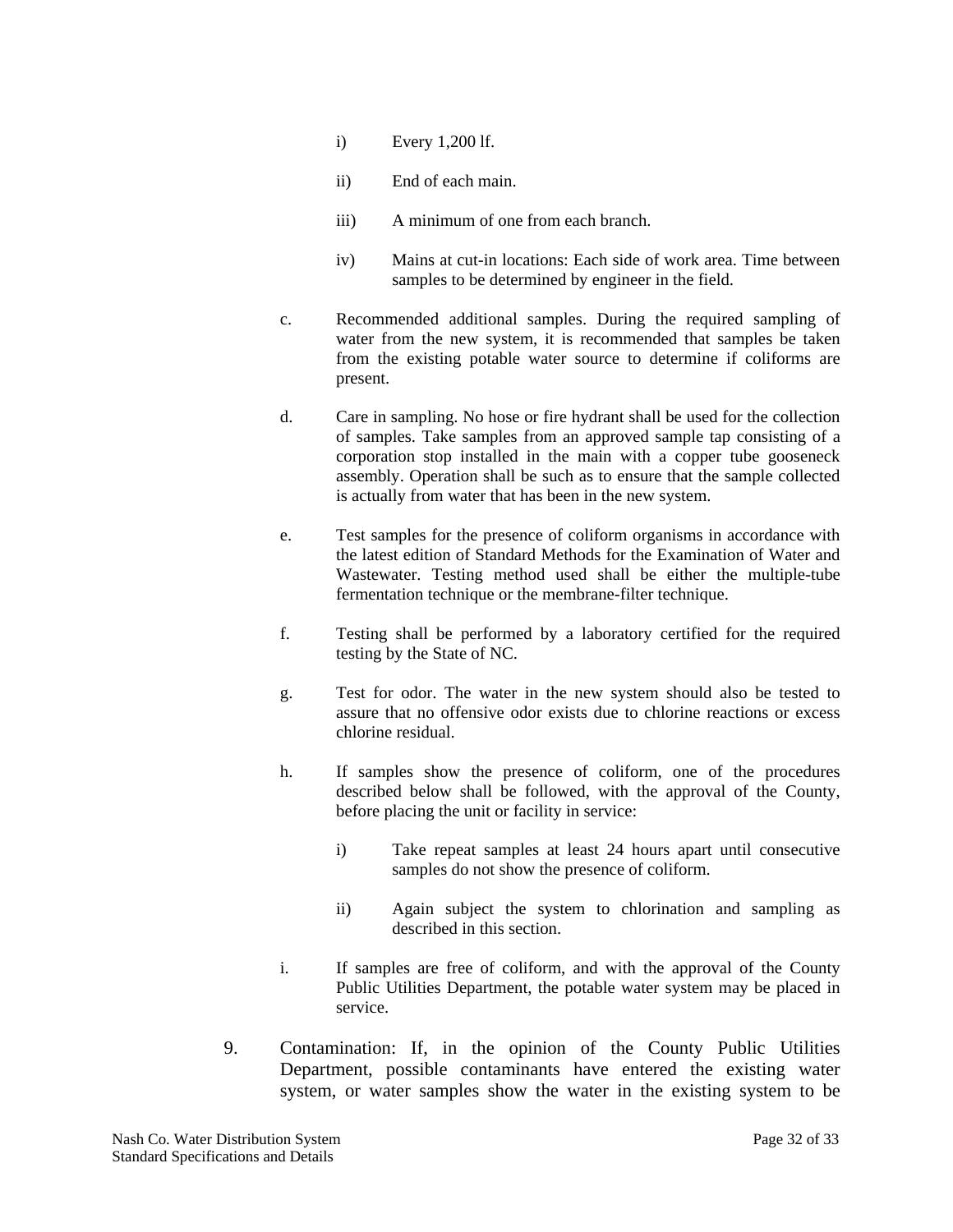unsafe on completion of the work, the existing water system shall be disinfected as specified herein and shall include all contaminated components. Disinfection of the existing system shall be coordinated with the Public Utilities Department.